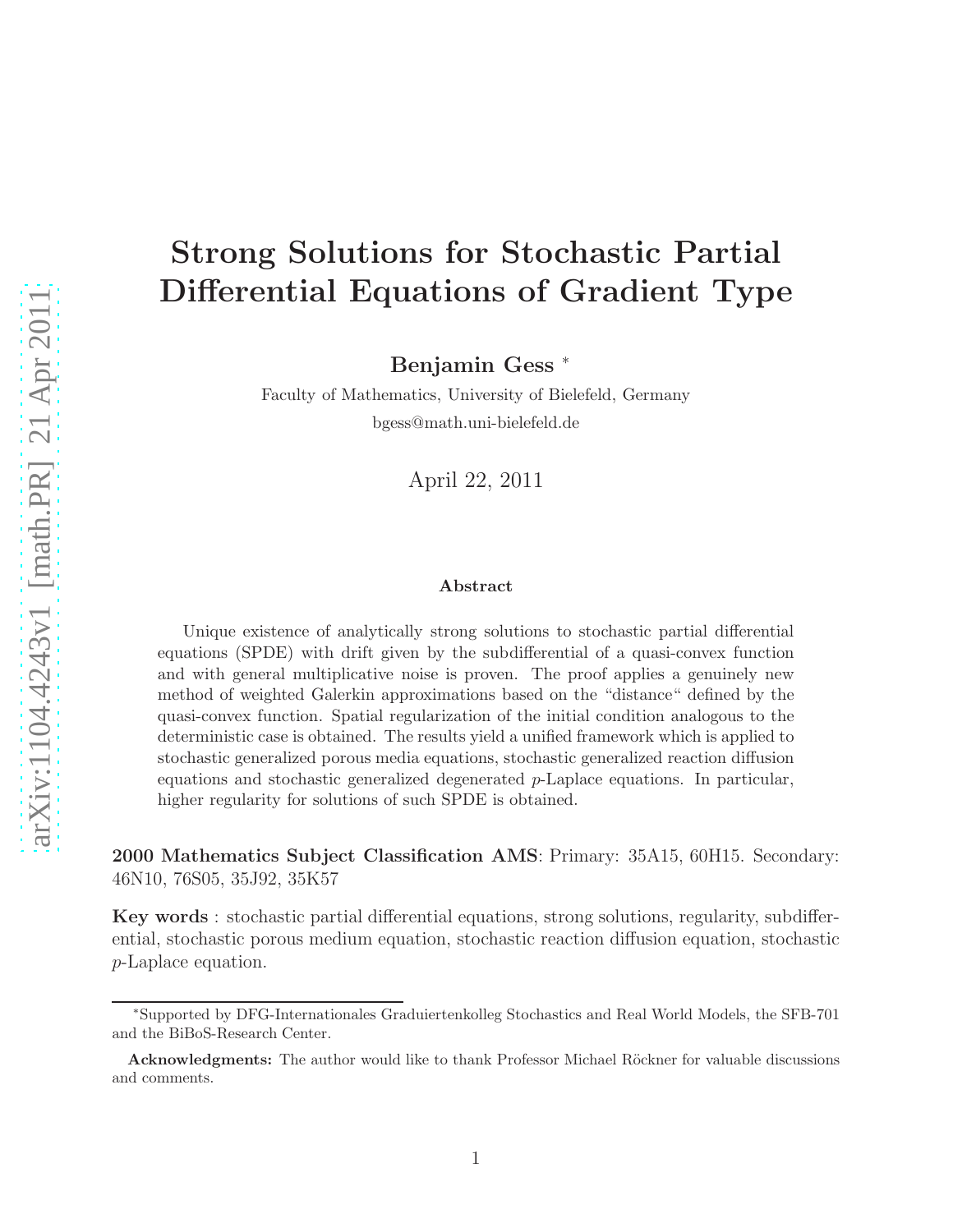## 0 Introduction

We prove higher spatial regularity of solutions to SPDE and thereby obtain the unique existence of strong (in the analytic sense) solutions. In general, the regularity of solutions to SPDE is worse than that of their deterministic counterparts. Therefore, instead of considering (analytically) strong solutions, usually weaker notions of solutions, like mild (see e.g. [DPZ92, PZ07] and the references therein) or variational solutions (see e.g. [KR79, PR07] and the references therein) are used. In this paper, we show that for SPDE with drift given by the subgradient of a quasi-convex function and with sufficiently regular noise, i.e. equations of the form

(0.0) 
$$
dX_t = -\partial \varphi(X_t)dt + B_t(X_t)dW_t,
$$

where  $\varphi : H \to \mathbb{R}$  is a quasi-convex function on a Hilbert space H, it is in fact possible to prove more regularity for the solutions and thereby to obtain (analytically) strong solutions.

The method we develop and employ to prove the regularity of solutions seems to be new even in the deterministic case. As a special case our results fully contain the analogous results for the deterministic case, in which it is well known that flows generated by gradient type PDE have regularizing properties similar to analytic semigroups (cf. e.g. [Bar93]). In this sense the regularity properties obtained here are optimal.

We point out that our results yield a unified framework for semilinear equations like stochastic reaction diffusion equations (SRDE) as well as for quasilinear equations like stochastic porous media equations (SPME). In contrast to our framework, truly quasilinear equations like SPME cannot be treated in the mild approach, while SRDE with high order growth of the nonlinearity do not fit into the variational framework.

In the case that both the method established here and the variational approach as presented in [RRW07] apply, our results show that variational solutions are in fact strong solutions.

Applications of our results to stochastic generalized porous media equations, stochastic generalized reaction diffusion equations and stochastic generalized p-Laplace equations are given in detail in Section 4, also including the case of a not necessarily bounded underlying domain  $\mathcal{O} \subseteq \mathbb{R}^d$ , and covering different types of boundary conditions.

We now comment on existing regularity results for SPDE and compare to the results established in this paper. Concerning the regularity of solutions to linear SPDE a lot of work has been done (cf. e.g. [Fla90, Fla95, Roz90, RS81, Kry94, DPZ92, BvN03, BvNVW08]), but much less is known for the nonlinear case. Applied to linear SPDE, as e.g.

$$
dX_t = (\Delta X_t + f(t))dt + B_t dW_t
$$

our results recover regularity properties obtained in [Fla90, Theorem 3.1] under the same conditions as used in our paper, i.e.  $X_0 \in H_0^1(\mathcal{O})$  and  $B_t(\tilde{e}_k) \in L^2([0,T] \times \Omega; H_0^1(\mathcal{O}))$ . Note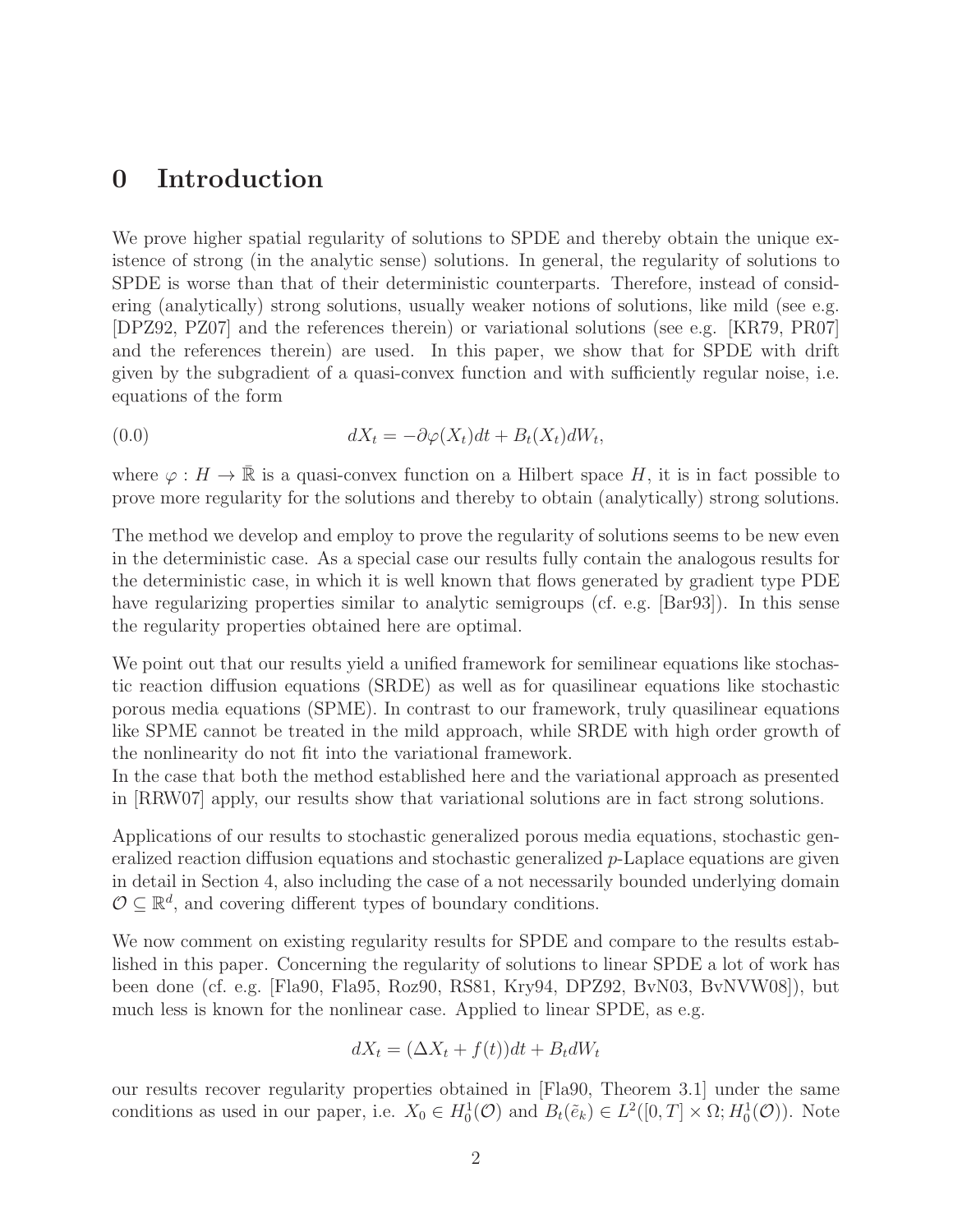that these conditions are necessary at least for more regular solutions ([Fla90, Proposition 3.3]).

In [JR10] semilinear equations with non-linear diffusion and Lipschitz nonlinear drift of the form

$$
dX_t = (AX_t + F(X_t))dt + B_t(X_t)dW_t
$$

are considered and under appropriate assumptions on the generator A and the diffusion part B it is shown that for initial values  $X_0 \in \mathcal{D}(A^{\gamma})$  the solution X also takes values in  $\mathcal{D}(A^{\gamma})$ , requiring  $\gamma \in [0, \frac{3}{4}]$  $\frac{3}{4}$ . By use of the L<sup>p</sup>-theory for SPDE in [Zha07] higher regularity for solutions to semilinear SPDE with nonlinear diffusion and regularization with respect to the initial value by any order less than  $\frac{1}{2}$  of A is obtained. Assuming that the drift  $A + F$  is a subdifferential of a quasi-convex function and under appropriate assumptions on the diffusion  $B$  (in particular trace class noise) these results are partially extended here by proving regularization of the initial condition by one order of A (i.e.  $X \in \mathcal{D}(A) \subseteq H$  a.s.). Note that in the linear case  $A = -\partial\varphi$  implies that A is an analytic operator.

The only reference known to the author concerning the regularity of solutions to general quasilinear SPDE is [Liu10]. For nonlinear SPDE fitting into the variational framework invariance of certain subspaces  $S$  of the state space  $H$  is shown. Roughly speaking, this means that if the initial condition  $X_0$  takes values in the subspace S then so does the solution X. The proof is based on a Yosida approximation of the norm  $\|\cdot\|_H$ , which in the special case of stochastic porous media equations (SPME)

$$
dX_t = \Delta(|X_t|^{p-1}X_t)dt + B_t(X_t)dW_t, \ p \ge 2
$$

had been used in [RW08] to solve the SPME on  $L^2$  satisfying  $|X|^{\frac{p-1}{2}}X \in L^2([0,T] \times \Omega; H_0^1)$ . For the SPME with additive noise the same had been obtained in [Kim06]. Concerning the SPME with additive noise the strongest regularity result so far is given in [BGLR11, Lemma 3.3] proving  $|X|^{p-1}X \in L^{\frac{p+1}{p}}([0,T];H_0^{1,\frac{p+1}{p}})$ . Our results are applicable to general quasilinear SPDE perturbed by general multiplicative noise and yield the unique existence of strong solutions, in particular  $A(X) \in L^2([0,T] \times \Omega; H)$ ,  $H = (H_0^1)^*$  and spatial regularization of the initial condition in the sense that for  $X_0 \in L^2(\Omega; H)$  we obtain a solution X satisfying  $t^{\frac{1}{2}}A(X_t) \in L^2([0,T] \times \Omega; H)$ . In the special case of the SPME the regularity results in [Liu10, RW08, Kim06, BGLR11] mentioned above are thus strengthened to

$$
t^{\frac{1}{2}}|X_t|^{p-1}X_t \in L^2([0,T] \times \Omega; H_0^1(\mathcal{O})),
$$

under appropriate assumptions on the noise. For more details on existing regularity results for solutions to concrete SPDE and comparison to the results obtained here we refer to Section 4 below.

We now give a brief outline of the main idea of the proof. The regularity analysis of solutions to deterministic PDE of gradient type (cf. e.g. [Bar93], also for notation) is based on a chain rule for absolutely continuous functions  $u \in W^{1,2}([0,T];H)$  composed with a convex, lower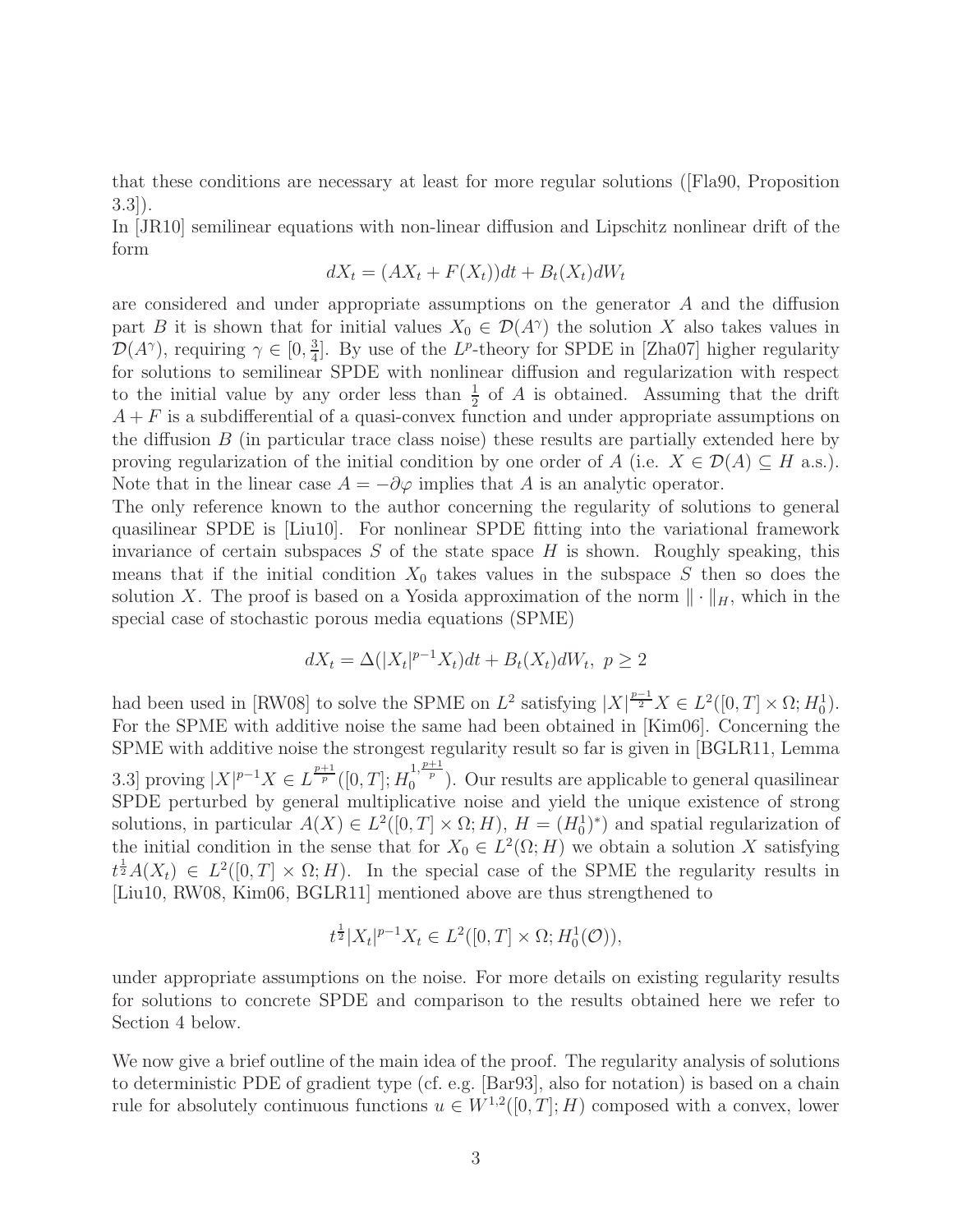semicontinuous (l.s.c.) function  $\varphi : H \to \overline{\mathbb{R}}$  with  $u(t) \in \mathcal{D}(\partial \varphi)$  for almost every  $t \in [0, T]$ , stating that  $\varphi \circ u$  is absolutely continuous and

(0.1) 
$$
\frac{d}{dt}\varphi \circ u = \left(g(t), \frac{du}{dt}(t)\right)_H,
$$

were  $q(t) \in \partial \varphi(u(t))$  almost surely. The main difficulty in the stochastic case thus stems from the lack of a sufficiently general Itô formula justifying  $(0.1)$  in an integral sense for SPDE. The deterministic chain rule mentioned above is easily proven by a Moreau-Yosida approximation  $\varphi_{\lambda}$  of the convex function  $\varphi$  and by applying the classical chain rule. In the stochastic case, however, this method fails due to the occurrence of the second derivative  $D^2\varphi_\lambda$  of the Moreau-Yosida approximation of  $\varphi$  in Itô's formula. To proceed further, uniform bounds on  $D^2\varphi_\lambda$  would have to be shown, which seems to be difficult.

Therefore, we establish an alternative method of approximation which is not based on a regularization of  $\varphi$  so that only bounds on  $D^2\varphi$  (not on its approximation  $D^2\varphi_\lambda$ ) are needed. For an orthonormal basis  $e_k$  of H the usual Galerkin approach is to project the equation from H to a finite dimensional equation on  $H_n := \text{span} \{e_1, ..., e_n\}$  by applying the orthogonal projection  $P_n : H \to H_n$ . The key point of this approximation is that the orthogonal projection  $P_n$  preserves the monotonicity of  $\partial \varphi$  on H. However, this projection is only based on the geometry of  $H$  and does not fully reflect the geometry of the equation which is induced by the convex function  $\varphi$ . For example, in general  $P_n$  is not bounded with respect to  $\varphi$ , i.e.  $\varphi(P_n h) \nleq C\varphi(h)$ ,  $\forall h \in H$  and the projection does not converge to the identity with respect to  $\varphi$ , i.e.  $\varphi(P_n h - h) \nrightarrow 0$ , for  $n \rightarrow \infty$ . Therefore, for the approximation of the initial condition and the noise we instead apply the best approximation  $\mathcal{P}_{\varphi,n}: H \to H_n$  weighted by  $\varphi$ , i.e.

$$
\varphi(\mathcal{P}_{\varphi,n}h-h)=\inf_{g\in H_n}\varphi(g-h).
$$

The point is that this approximation respects  $\varphi$  in the sense that

 $\varphi(\mathcal{P}_{\varphi,n}h) \leq C\varphi(h), \ \forall h \in H$ 

and the convergence  $\mathcal{P}_{\varphi,n}h \to h$  holds with respect to  $\varphi$ , i.e.

$$
\varphi(\mathcal{P}_{\varphi,n}h - h) \to 0,
$$
  

$$
\varphi(\mathcal{P}_{\varphi,n}h) \to \varphi(h), \ \forall h \in H.
$$

In Section 1 we will establish the framework and state the main results. If the initial condition is contained in the domain of the quasi-convex function  $\varphi$ , Theorem 1.4 asserts the existence of a unique strong solution to (0.0) and provides a-priori bounds for this solution. The proof is given in Section 2. If the initial condition is not contained in the domain of  $\varphi$ but only  $X_0 \in L^2(\Omega, \mathcal{F}_0; H)$  we first prove the unique existence of solutions in a limiting sense (Theorem 1.6) and then identify these limit solutions as strong solutions to (0.0) in some generalized sense (Theorem 1.8). In particular, regularization of the initial condition is shown. The proofs are given in Section 3. The application of our results to SPME, SRDE and stochastic p-Laplace equations is given in Section 4.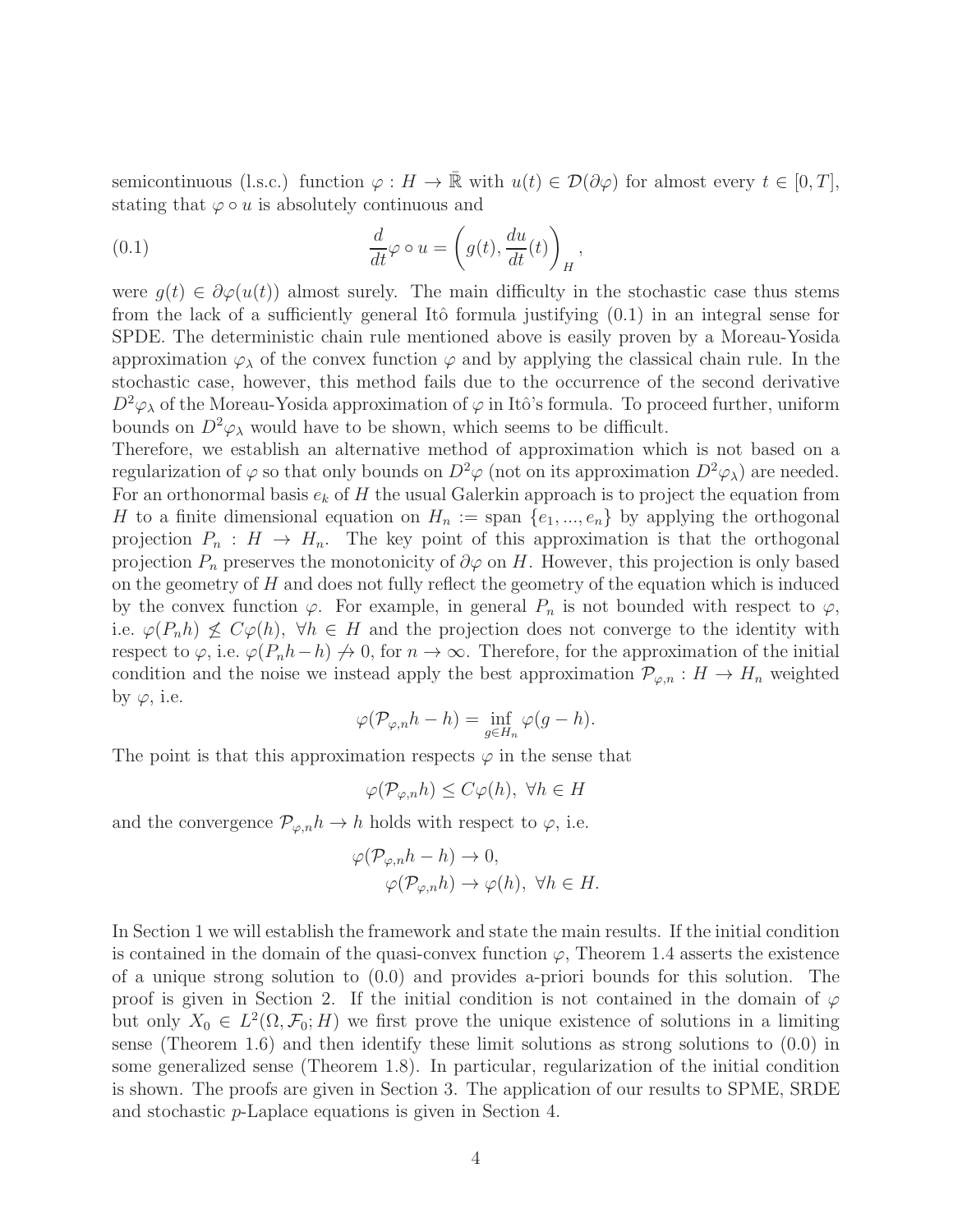## 1 Setup and Main Results

Let  $H$  be a separable Hilbert space,  $V$  be a reflexive Banach space and  $S$  be a Banach space (note that not necessarily  $S \subseteq H$ , nor S reflexive). Assume that there are dense embeddings  $V \hookrightarrow S, H$  and a constant  $C > 0$  such that  $\|\cdot\|_V \leq C(\|\cdot\|_S + \|\cdot\|_H)$ . In the applications (cf. Section 4) we always have  $V = S \cap H$ " in some appropriate sense. By reflexivity of V this yields the Gelfand triple  $V \subseteq H \subseteq V^*$ . In particular, V is separable and we can choose  ${e_k \in V \mid k \in \mathbb{N}}$  to be an orthonormal basis of H such that  $V_0 = \text{span}\{e_1, \dots\}$  is dense in V. Define  $H_n := \text{span}\{e_1, \dots, e_n\}$ . Let U be another separable Hilbert space,  $(\Omega, \mathcal{F}, \mathcal{F}_t, \mathbb{P})$  be a complete probability space with normal filtration  $\mathcal{F}_t$ ,  $W_t$  be a cylindrical Brownian motion on U and  $B : [0, T] \times \Omega \times H \to L_2(U, H)$  be progressively measurable.

We now introduce the main assumptions under which we will prove the unique existence of strong solutions to SPDE of the form (0.0). Although some of the conditions might look unfamiliar at the first sight, all of them are easy to prove in the applications (Section 4).

(A1) Let  $\varphi : S \to \mathbb{R}$  be a continuous function. Assume that there exists a convex, continuous, subhomogeneous (i.e.  $\exists C > 0$  such that  $\tilde{\varphi}(2x) \leq C\tilde{\varphi}(x)$  for all  $x \in S$ ) function  $\tilde{\varphi}: S \to \mathbb{R}_+$  with bounded level-sets such that  $\tilde{\varphi}(v_n) \to 0$  implies  $v_n \to 0$  in S and that there are constants  $C_1 > 0, C_2 \in \mathbb{R}$  so that

$$
C_1 \tilde{\varphi}(v) - C_2 \le \varphi(v) \le C_2(\tilde{\varphi}(v) + \frac{1}{2} ||v||_H^2 + 1),
$$

for all  $v \in V$ .

Via the embeddings  $V \hookrightarrow S$ , H we may define  $\varphi_\lambda(v) := \varphi(v) + \frac{\lambda}{2} ||v||_H^2$  and  $\tilde{\varphi}_\lambda(v) := \tilde{\varphi}(v) + \lambda(v)$ λ  $\frac{\lambda}{2}||v||_H^2$ , for  $v \in V$ ,  $\lambda \in \mathbb{R}$ .

(A2) Assume that  $\varphi$  is Gateaux differentiable on V with  $A := -D\varphi : V \to V^*$  being hemicontinuous and that  $\varphi \in C^2(H_n)$  for all  $n \in \mathbb{N}$ , such that there are constants  $1 = p_0 \leq p_2 \leq \ldots \leq p_N, N \in \mathbb{N}$  for which

$$
\sum_{k=1}^{\infty} D^2 \varphi(x)(w_k, w_k) \le C \left( 1 + \varphi(x) + \sum_{i=0}^{N} \left( \sum_{k=1}^{\infty} \tilde{\varphi}_1(w_k)^{\frac{1}{p_i}} \right)^{p_i} \right),
$$

for each sequence  $w_k \in H_n$ , all  $x \in H_n$  and some constant  $C \in \mathbb{R}$  (independent of n). We can consider  $\varphi, \tilde{\varphi}, \tilde{\varphi}_{\lambda}, \varphi_{\lambda}$  as functions on H by extending them by  $+\infty$  from V to H.

(A3) Assume that  $\varphi : H \to \overline{\mathbb{R}}$  is quasi-convex (i.e.  $\exists \lambda \geq 0$  such that  $\varphi_{\lambda}$  is convex).

The notion of the subgradient is extended to quasi-convex functions in the obvious way. In particular, we have  $\partial \varphi = \partial \varphi_\lambda - \lambda x$ . We extend  $\partial \varphi : \mathcal{D}(\partial \varphi) \subseteq V \to H$  by 0 to all of H. Note that  $\mathcal{D}(\partial \varphi) = \{v \in V | D\varphi(v) \in H\}$  and  $\partial \varphi = D\varphi_{|\mathcal{D}(\partial \varphi)}$  (in particular  $\partial \varphi(v)$  is single-valued for all  $v \in \mathcal{D}(\partial \varphi)$ ). Boundedness of level-sets of  $\tilde{\varphi}: V \to \mathbb{R}$ , reflexivity of V and weak l.s.c. of  $\varphi_{\lambda}$  imply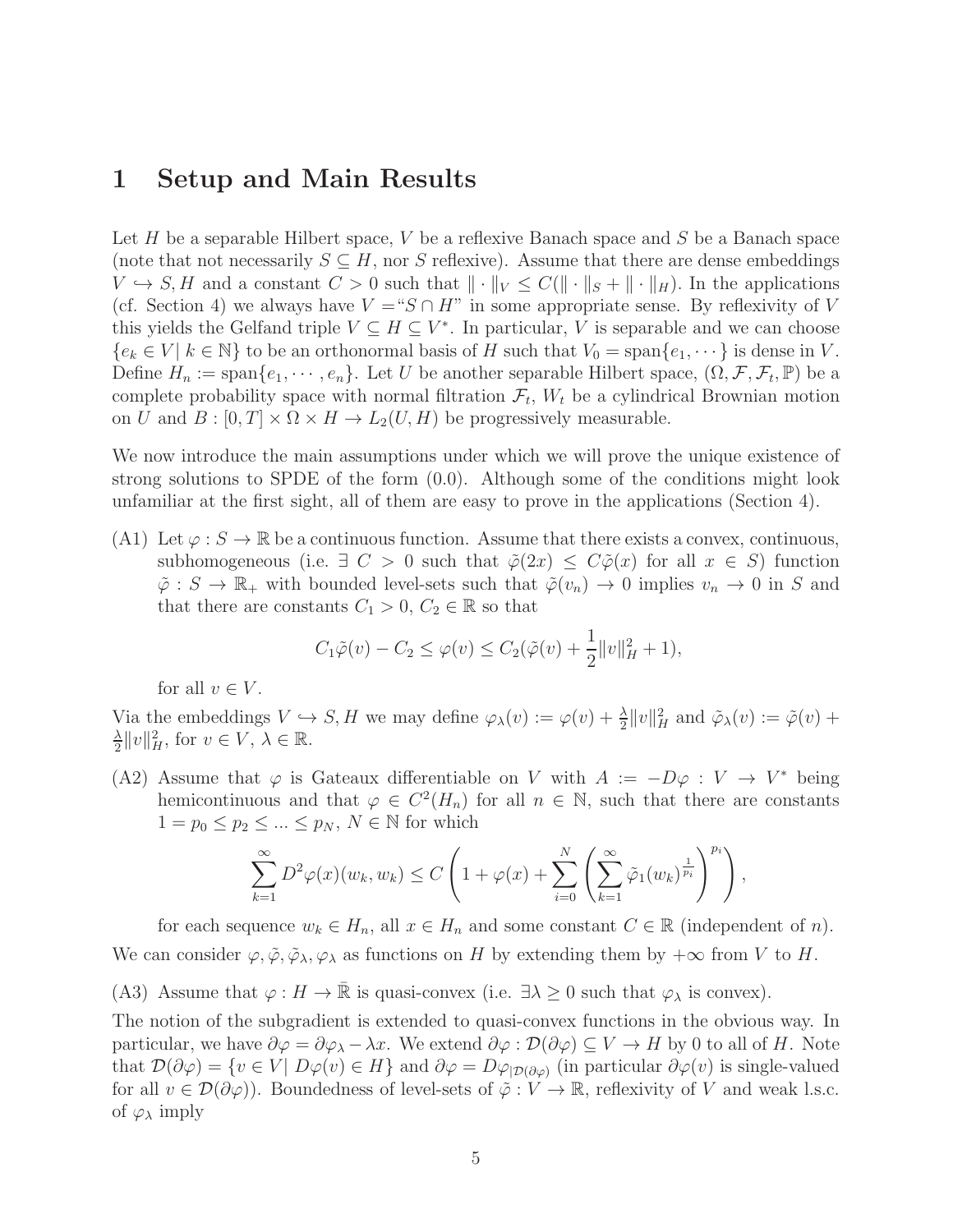**Remark 1.1.** Assume (A1), (A3). Then  $\varphi, \tilde{\varphi}: H \to \mathbb{R}$  are lower semicontinuous.

(A4) (Weak coercivity): There exists a  $C \in \mathbb{R}$  such that

$$
2 V^* \langle -D\varphi(v), v \rangle_V \le C(1 + \|v\|_H^2),
$$

for all  $v \in V$ .

(A5) (Lipschitz noise): There is a constant  $c \geq 0$  such that

$$
||B_t(v) - B_t(w)||_{L_2(U,H)}^2 \le c||v - w||_H^2,
$$

for all  $v, w \in V$ .

(A6) (Regularity of the noise): There is an orthonormal basis  $\tilde{e}_k$  of U, such that

$$
||B_t(v)||_{L_{2,\tilde{\varphi}_1}(p_i)} := \sum_{i=0}^N \left( \sum_{k=1}^\infty \tilde{\varphi}_1(B_t(v)(\tilde{e}_k))^{\frac{1}{p_i}} \right)^{p_i} \le C(f_t + \varphi(v) + ||v||_H^2),
$$

where  $p_i$  are as in (A2),  $C > 0$  is a constant and  $f_t \in L^1([0, T] \times \Omega)$  is an  $\mathcal{F}_t$ -adapted process.

As mentioned above all these conditions are easily verified in the applications and pose a unified framework for quasilinear equations like porous media equations and reaction diffusion equations with high order reaction terms. Note that we neither require strict coercivity of  $\varphi$ , nor polynomially bounded growth of  $\varphi$ . Since

$$
v*\langle -D\varphi(v), v \rangle_V = -v*\langle D\varphi_\lambda(v) - D\varphi_\lambda(0), v - 0 \rangle_V - v*\langle D\varphi_\lambda(0), v \rangle_V + \lambda ||v||_H^2
$$
  

$$
\leq -v*\langle D\varphi_\lambda(0), v \rangle_V + \lambda ||v||_H^2
$$

we have

**Remark 1.2** (Weak coercivity). Assume (A3) and  $0 \in \mathcal{D}(\partial \varphi)$ . Then (A4) is satisfied.

In the following we will consider SPDE of the form

(1.2) 
$$
dX_t = -\partial \varphi(X_t)dt + B_t(X_t)dW_t, \text{ on } [0, T].
$$

Let us first state what we mean by a strong solution.

**Definition 1.3** (Strong solution). Let  $X_0 \in L^2(\Omega, \mathcal{F}_0; H)$ . An  $\mathcal{F}_t$ -adapted, continuous process X in H with  $X \in L^2(\Omega; C([0,T]; H))$  and  $\partial \varphi(X) \in L^2([0,T] \times \Omega; H)$  is a strong solution to  $(1.2)$  if  $\mathbb{P}\text{-}a.s.$ 

(1.3) 
$$
X_t = X_0 - \int_0^t \partial \varphi(X_r) dr + \int_0^t B_r(X_r) dW_r, \ \forall t \in [0, T],
$$

as an equation in H.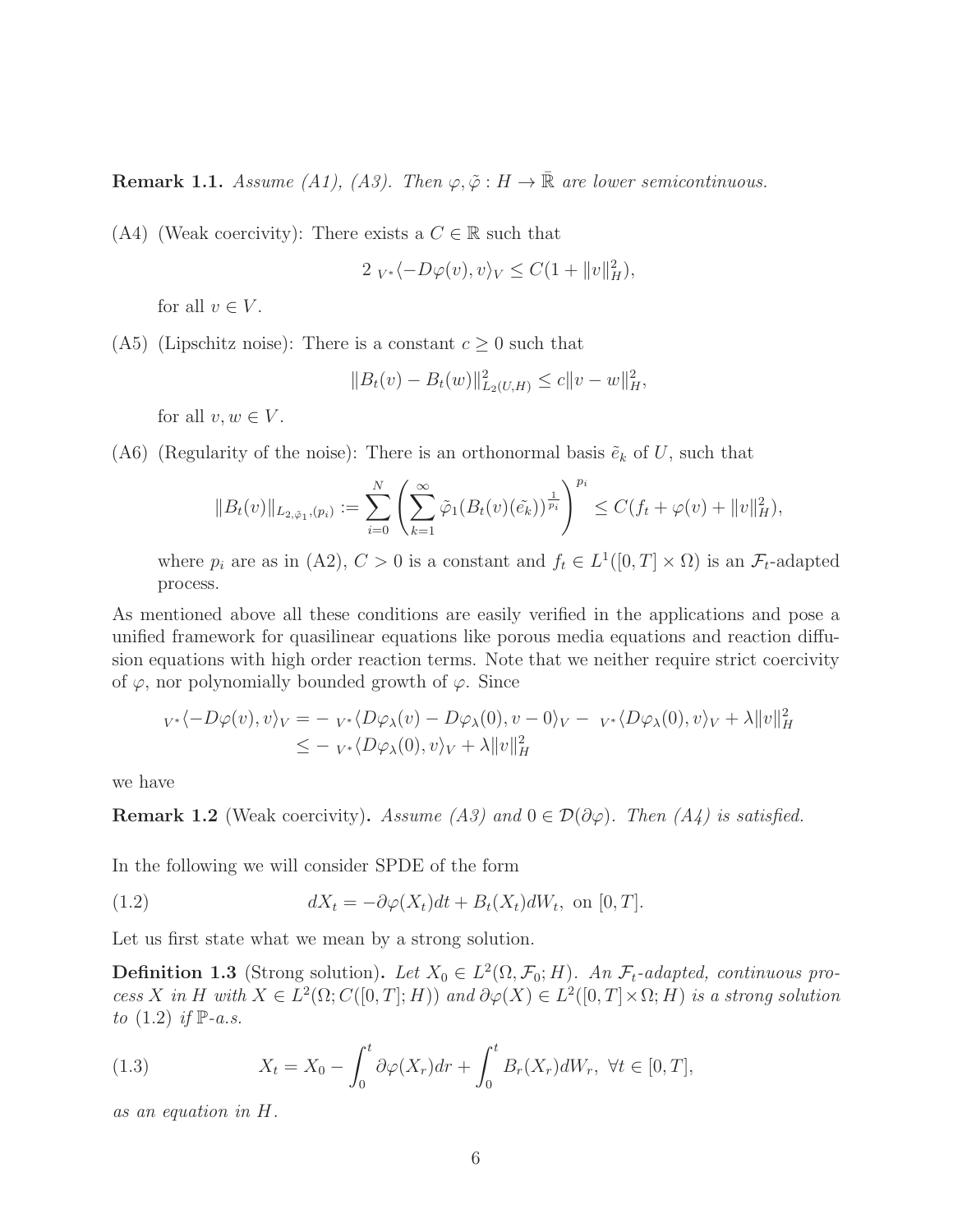**Theorem 1.4.** Assume (A1)-(A6). Then for each initial condition  $X_0 \in L^2(\Omega, \mathcal{F}_0; H)$ satisfying  $\mathbb{E}(\varphi(X_0) + ||X_0||_H^2) < \infty$  there is a unique strong solution X to (1.2) with

$$
\varphi(X) + ||X||_H^2 \in L^\infty([0,T]; L^1(\Omega)).
$$

Let  $X_0^{(i)} \in L^2(\Omega, \mathcal{F}_0; H)$  and let  $X^{(i)}$  be corresponding strong solutions to  $(1.2)$ ,  $i = 1, 2$ . Then

(1.4) 
$$
\mathbb{E} \sup_{t \in [0,T]} \|X_t^{(1)} - X_t^{(2)}\|_H^2 \le C \mathbb{E} \|X_0^{(1)} - X_0^{(2)}\|_H^2.
$$

So far we have obtained strong solutions for initial conditions taking values in  $V \subseteq H$ . By monotonicity it is possible to obtain solutions to (1.2) for arbitrary initial conditions  $X_0 \in L^2(\Omega, \mathcal{F}_0; H)$  at least in a limit sense.

**Definition 1.5.** Let  $X_0 \in L^2(\Omega, \mathcal{F}_0; H)$ . We call an H-valued,  $\mathcal{F}_t$ -adapted, continuous process  $X \in L^2(\Omega; C([0,T]; H))$  a limit solution to  $(1.2)$  if  $X(0) = X_0$  and if there exists an approximating sequence  $X^n \in L^2(\Omega; C([0,T]; H))$  of strong solutions to (1.2) (with initial conditions  $X_0^n = X^n(0)$  such that  $X^n \to X$  in  $L^2(\Omega; C([0, T]; H)).$ 

**Theorem 1.6.** Let  $(A1)$ - $(A6)$  hold and  $X_0 \in L^2(\Omega, \mathcal{F}_0; H)$ . Then there exists a unique limit solution  $X \in L^2(\Omega; C([0, T]; H))$  to  $(1.2)$ . For two limiting solutions  $X^{(i)}$  with corresponding initial conditions  $X_0^{(i)} \in L^2(\Omega, \mathcal{F}_0; H)$ ,  $i = 1, 2$ ,

(1.5) 
$$
\mathbb{E} \sup_{t \in [0,T]} \|X_t^{(1)} - X_t^{(2)}\|_H^2 \le C \mathbb{E} \|X_0^{(1)} - X_0^{(2)}\|_H^2,
$$

for some constant  $C \geq 0$ .

Note that we did not yet identify limit solutions in terms of some generalized notion of solution to (1.2). Moreover, uniqueness of limit solutions is only proven with respect to the specific choice of approximation via strong solutions. Other approximation methods could yield solutions in a limit sense which might be different from those obtained in Theorem 1.6. We thus aim to introduce a generalized notion of a strong solution to (1.2) and to prove that the limit solutions are in fact solutions to (1.2) in this generalized sense.

For comparison and to fix ideas let us recall the regularizing properties of deterministic gradient flows. Let  $\varphi : H \to \mathbb{R}$  be a convex, l.s.c. function. For deterministic gradient flows in Hilbert spaces it is well known (cf. e.g. [Bar93, Theorem 1.10.]) that even for initial conditions  $y_0 \in \overline{\mathcal{D}(\varphi)}$  (and  $f \in L^2([0,T];H)$ ) there exists a unique mild solution  $y \in C([0,T];H)$  to

$$
\frac{dy}{dt} + \partial \varphi(y) = f(t), \text{ in } (0, T)
$$

$$
y(0) = y_0,
$$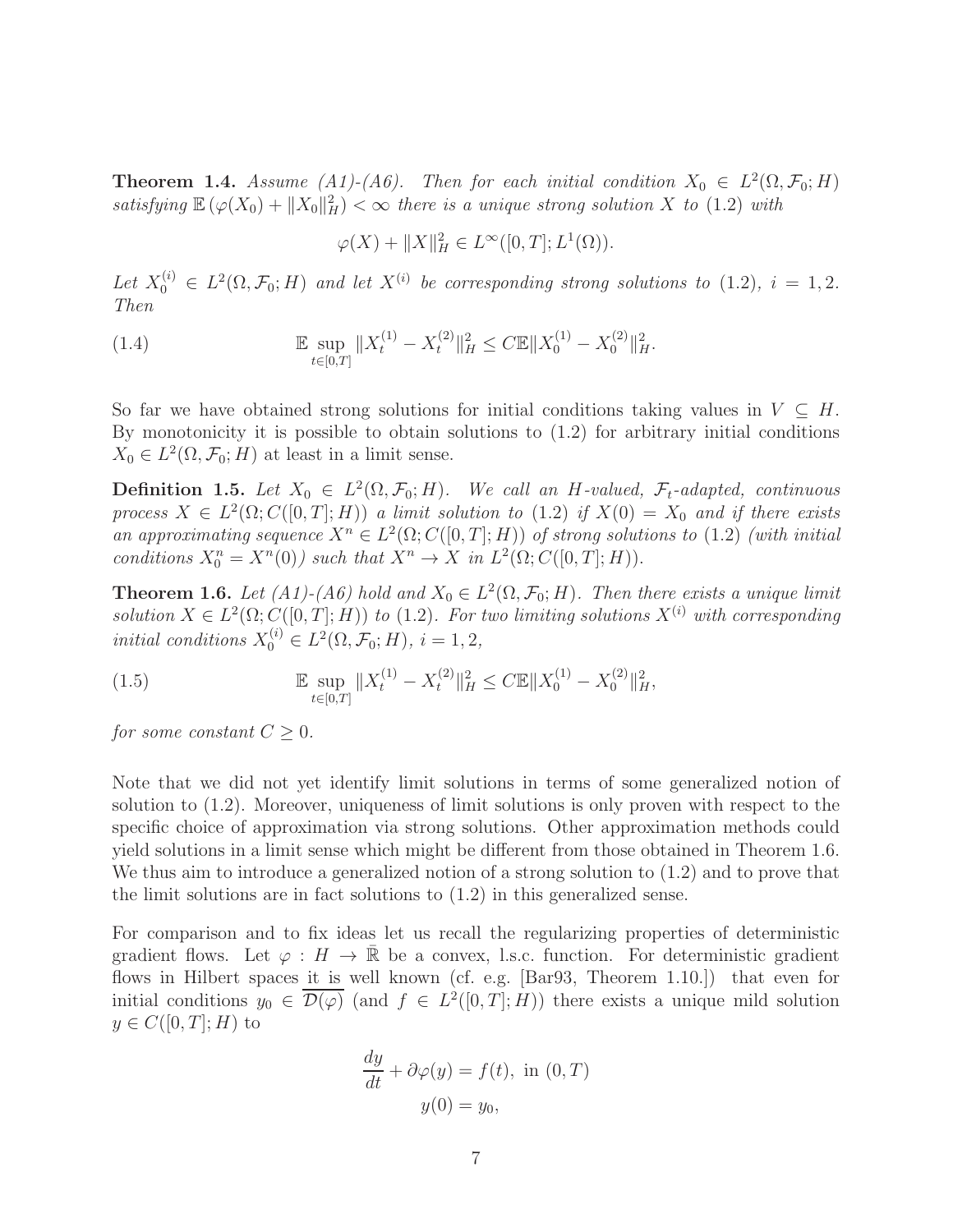such that for each  $0 < \delta < T$ ,  $y \in W^{1,2}([\delta,T];H)$ ,  $t^{\frac{1}{2}} \frac{dy}{dt} \in L^2([0,T];H)$ ,  $\varphi(y) \in L^1([0,T])$ ,  $y(t) \in \mathcal{D}(\partial \varphi)$  for a.e.  $t \in (0, T)$  and

(1.6) 
$$
\frac{dy}{dt}(t) + \partial \varphi(y(t)) = f(t), \text{ a.e. } t \in (0, T).
$$

Since not necessarily  $\frac{dy}{dt} \in L^1([0,T];H)$  we cannot pass to the integrated form of (1.6) over all of  $[0, T]$  and thus we cannot expect an analytically strong solution in the stochastic case. However, since  $\frac{dy}{dt} \in L^1([\delta, T]; H)$  for each  $\delta > 0$ , we can expect the limit solution to be a strong solution on each interval  $[\delta, T]$ . Using this property as a definition of a generalized strong solution, we may identify limit solutions as solutions to the SPDE (1.2) and thereby prove uniqueness of limit solutions independent of the approximation. Moreover, we prove that limit solutions enjoy regularizing properties analogous to the deterministic case.

**Definition 1.7.** Let  $X_0 \in L^2(\Omega, \mathcal{F}_0; H)$ . An H-valued,  $\mathcal{F}_t$ -adapted, continuous process  $X \in \mathbb{R}^d$  $L^2(\Omega; C([0,T]; H))$  is said to be a strong solution to  $(1.2)$  on  $(0,T]$  if  $X(0) = X_0$ ,  $\partial \varphi(X) \in C([0,T]; H)$  $L^2([{\delta}, T] \times {\Omega}; H)$  and  ${\mathbb P}$ -a.s.

(1.7) 
$$
X_t = X_\delta - \int_\delta^t \partial \varphi(X_r) dr + \int_\delta^t B_r(X_r) dW_r,
$$

for all  $t \in [\delta, T]$  and all  $0 < \delta < T$ .

In order to prove regularity for the limit solution we need to require the following stronger coercivity property:

(A4') There exist constants  $C_1 > 0, C_2 \in \mathbb{R}$  such that

$$
2 V^* \langle -D\varphi(v), v \rangle_V \le C_2(1 + ||v||_H^2) - C_1 \varphi(v),
$$

for all  $v \in V$ .

**Theorem 1.8.** Assume (A1)-(A6), (A4'). Let  $X_0 \in L^2(\Omega, \mathcal{F}_0; H)$  and  $X \in L^2(\Omega; C([0, T]; H))$ be the corresponding limit solution. Then

$$
\varphi(X) + ||X||_H^2 \in L^1([0, T] \times \Omega),
$$
  

$$
t^{\frac{1}{2}} \partial \varphi(X_t) \in L^2([0, T] \times \Omega; H)
$$

and X is the unique strong solution to  $(1.2)$  on  $(0, T]$ .

If the derivative  $A = -D\varphi : V \to V^*$  satisfies additional coercivity and growth conditions (cf. (K), (H1)-(H4) in [RRW07]) the variational approach to SPDE can be used to prove the unique existence of variational solutions to (1.2). In this case limit solutions and variational solutions coincide and consequently Theorem 1.8 provides a regularity result for variational solutions.

**Remark 1.9.** Assume (K), (H1)-(H4) from [RRW07] and let  $X^{(l)}$ ,  $X^{(v)}$  be limit (resp. variational) solutions to (1.2). Then  $X^{(l)} = X^{(v)}$  up to indistinguishability.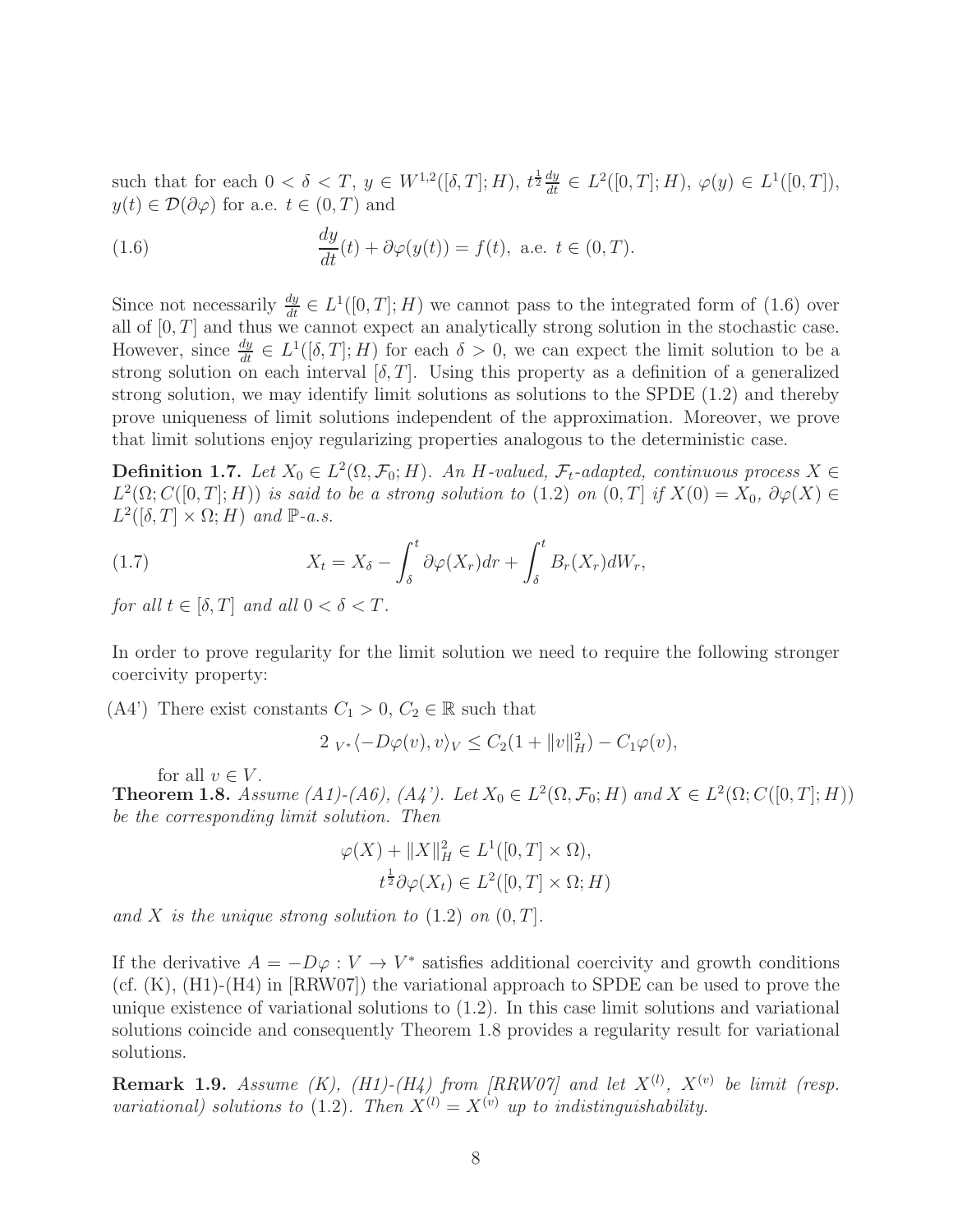## 2 Proof of Theorem 1.4

Note that (A1) implies that  $\varphi$  is bounded from below. Therefore, without loss of generality we can assume  $\varphi > 0$  in all proofs. In the following C denotes a constant which may change from line to line. We first consider the case of additive, time-dependent noise.

#### 2.1 Additive noise

**Lemma 2.1** (Additive noise). Assume (A1)-(A6),  $X_0 \in L^2(\Omega, \mathcal{F}_0; H)$  with  $\mathbb{E}\varphi_1(X_0) < \infty$ and that  $B_t(v) \equiv B_t$  is independent of  $v \in V$ . Then there is a unique strong solution X to

(2.8) 
$$
dX_t = -\partial \varphi(X_t)dt + B_t dW_t, \text{ on } [0, T]
$$

satisfying

(2.9) 
$$
\sup_{t \in [0,T]} \mathbb{E}(\varphi(X_t) + \|X_t\|_H^2) + \mathbb{E} \int_0^T \|\partial \varphi(X_r)\|_H^2 dr \n\leq C \left( \mathbb{E} \varphi_1(X_0) + 1 + \mathbb{E} \int_0^t \|B_r\|_{L_{2,\tilde{\varphi}_1},(p_i)} dr \right),
$$

for some  $C > 0$ . Let  $X_0^{(i)} \in L^2(\Omega, \mathcal{F}_0; H)$  with  $\mathbb{E}\varphi_1(X_0^{(i)})$  $\binom{a}{0} < \infty, B^{(i)} : [0, T] \times \Omega \to L_2(U, H)$ be two progressively measurable processes satisfying  $(A5)$ ,  $(A6)$  and  $X^{(i)}$  be the corresponding strong solutions to (2.8). Then

$$
(2.10) \qquad \mathbb{E} \sup_{t \in [0,T]} \|X_t^{(1)} - X_t^{(2)}\|_H^2 \le C \mathbb{E} \left( \|X_0^{(1)} - X_0^{(2)}\|_H^2 + \int_0^T \|B_r^{(1)} - B_r^{(2)}\|_{L_2(U,H)}^2 dr \right).
$$

In order to prove the existence of solutions to  $(2.8)$  we consider finite dimensional approximations. Let  $H_n := \text{span}\{e_1, \ldots, e_n\} \subseteq V \subseteq S, H$  and let  $P_n : V^* \to H_n$  be defined by  $P_n h := \sum_{k=1}^n e_{k} V^* \langle h, e_k \rangle_V$ . For  $\lambda > 0$ ,  $\tilde{\varphi}_{\lambda}$  is a continuous, subhomogeneous function with bounded level-sets and  $\tilde{\varphi}_{\lambda}(v_n) \to 0$  implies  $v_n \to 0$  in V. Moreover,  $\tilde{\varphi}_1$  is strictly convex and

(2.11) 
$$
C_1 \tilde{\varphi}(v) - C_2 \leq \varphi(v) \leq C_2(\tilde{\varphi}_1(v) + 1),
$$

for all  $v \in V$ . Since  $H_n$  is convex and locally compact, the  $\tilde{\varphi}_1$ -best approximation map  $\mathcal{P}_{\varphi,n}: V \to H_n$  is well-defined by

$$
\tilde{\varphi}_1(v - \mathcal{P}_{\varphi,n}v) = \inf_{h \in H_n} \tilde{\varphi}_1(v - h)
$$

and is continuous (cf. [GS82, Theorem 5, 6, 8]). Since  $\tilde{\varphi}_1$  is subhomogeneous and  $0 \in H_n$ , there is a constant  $C > 0$  (independent of n) such that

$$
(2.12) \t\t \tilde{\varphi}_1(\mathcal{P}_{\varphi,n}v) \leq C\tilde{\varphi}_1(v).
$$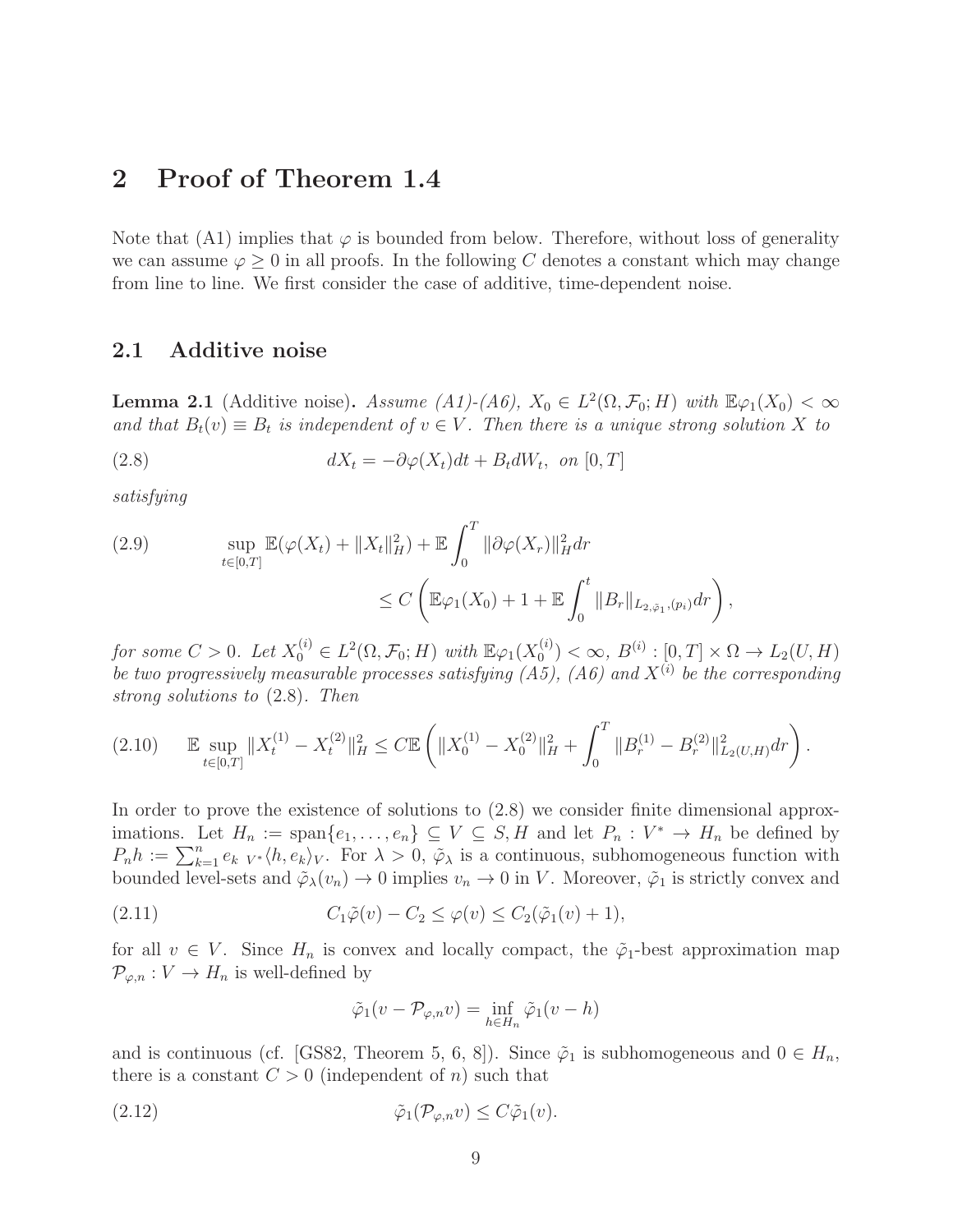Denote  $X_0^n := \mathcal{P}_{\varphi,n} X_0$ , let  $\{\tilde{e_k} \mid k \in \mathbb{N}\}$  be an orthonormal basis of U as in (A6) and consider the approximating equation

(2.13) 
$$
X_t^n = \mathcal{P}_{\varphi,n} X_0 - \int_0^t P_n D\varphi(X_r^n) dr + \sum_{k=1}^n \int_0^t \mathcal{P}_{\varphi,n} B_r(\tilde{e}_k) d\beta_r^k.
$$

By a standard existence result for finite dimensional monotone SDE there is a unique continuous strong solution to (2.13) (cf. [PR07, Theorem 3.1.1.]). We now derive a-priori estimates for (2.13).

**Lemma 2.2.** Assume (A1)-(A6),  $X_0 \in L^2(\Omega, \mathcal{F}_0; H)$  satisfying  $\mathbb{E}\varphi_1(X_0) < \infty$  and that  $B_t(v) \equiv B_t$  is independent of  $v \in V$ . Then there exists a constant  $C \in \mathbb{R}$  such that

(2.14) 
$$
\sup_{t \in [0,T]} \mathbb{E} \left( \varphi(X_t^n) + \|X_t^n\|_H^2 \right) + \mathbb{E} \int_0^T \|P_n D\varphi(X_r^n)\|_H^2 dr \n\leq C \left( \mathbb{E} \varphi_1(X_0) + 1 + \mathbb{E} \int_0^t \|B_r\|_{L_{2,\tilde{\varphi}_1},(p_i)} dr \right).
$$

*Proof.* Since  $\varphi \in C^2(H_n)$ , we can apply Itô's formula for the finite dimensional approximation. We get

$$
\varphi(X_t^n) = \varphi(X_0^n) - \sum_{i=1}^n \int_0^t (P_n D\varphi(X_r^n), e_i)_H^2 dr + \sum_{i=1}^n \sum_{k=1}^n \int_0^t D\varphi(X_r^n)(e_i) (\mathcal{P}_{\varphi,n} B_r(\tilde{e}_k), e_i)_H d\beta_r^k
$$
  
+ 
$$
\frac{1}{2} \sum_{k=1}^n \int_0^t D^2\varphi(X_r^n) (\mathcal{P}_{\varphi,n} B_r(\tilde{e}_k), \mathcal{P}_{\varphi,n} B_r(\tilde{e}_k)) dr,
$$

Using  $(A2)$  and  $(2.12)$  we observe:

$$
\frac{1}{2} \sum_{k=1}^{n} \int_{0}^{t} D^{2} \varphi(X_{r}^{n}) (\mathcal{P}_{\varphi,n} B_{r}(\tilde{e}_{k}), \mathcal{P}_{\varphi,n} B_{r}(\tilde{e}_{k})) dr
$$
\n
$$
\leq \frac{1}{2} \int_{0}^{t} C \left( 1 + \varphi(X_{r}^{n}) + \sum_{i=0}^{N} \left( \sum_{k=1}^{\infty} \tilde{\varphi}_{1} (\mathcal{P}_{\varphi,n} B_{r}(\tilde{e}_{k}))^{\frac{1}{p_{i}}} \right)^{p_{i}} \right) dr
$$
\n
$$
= C \int_{0}^{t} \left( 1 + \varphi(X_{r}^{n}) + ||B_{r}||_{L_{2,\tilde{\varphi}_{1}},(p_{i})} \right) dr.
$$

By using a standard localization argument, (A6) and (2.12) we thus obtain

$$
\mathbb{E}e^{-Ct}\varphi(X_t^n) + \mathbb{E}\int_0^t e^{-Cr}||P_nD\varphi(X_r^n)||_H^2 dr \leq \mathbb{E}\varphi(X_0^n) + C\mathbb{E}\int_0^t e^{-Cr}\left(1 + ||B_r||_{L_{2,\tilde{\varphi}_1},(p_i)}\right) dr
$$
  

$$
\leq C\left(\mathbb{E}\tilde{\varphi}_1(X_0) + 1 + \mathbb{E}\int_0^t ||B_r||_{L_{2,\tilde{\varphi}_1},(p_i)} dr\right).
$$

The remaining bound for  $||X_t^n||_H^2$  follows by applying Itô's formula to  $||\cdot||_H^2$ .

 $\Box$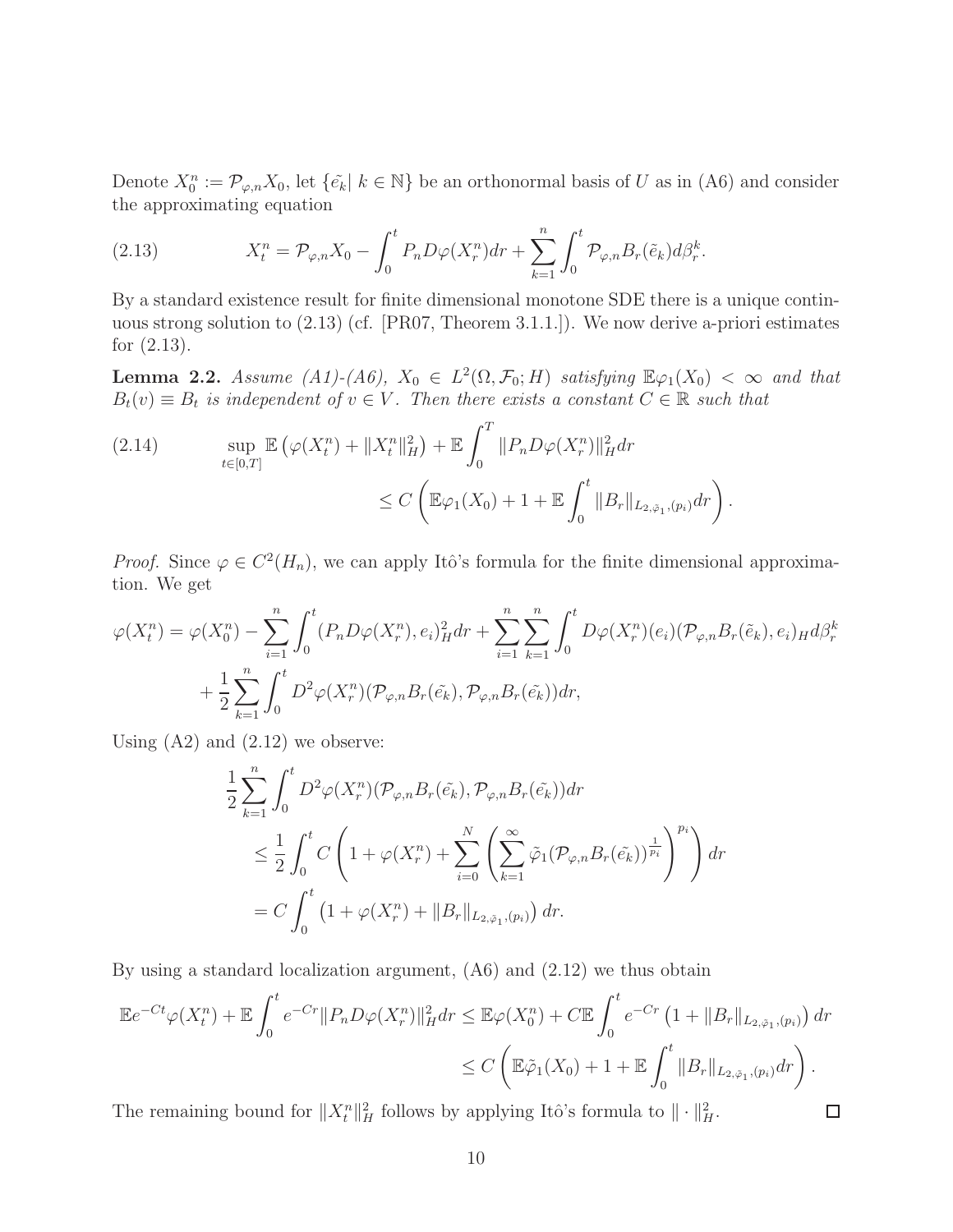Proof of Lemma 2.1.

By Lemma 2.2 we know that  $X^n$  and  $P_nD\varphi(X^n)$  are uniformly bounded in  $L^2([0,T]\times\Omega; H)$ . By reflexivity of  $L^2([0,T] \times \Omega; H)$  we can thus find a subsequence (again denoted by n), such that

- i.  $X^n \rightharpoonup \bar{X}$  in  $L^2([0,T] \times \Omega; H)$ .
- ii.  $P_n D\varphi(X_r^n) \rightharpoonup \eta$  in  $L^2([0,T] \times \Omega; H)$  and hence

$$
\int_0^{\cdot} P_n D\varphi(X_r^n) dr \rightharpoonup \int_0^{\cdot} \eta_r dr, \text{ in } L^2([0, T] \times \Omega; H).
$$

Since  $V_0 \subseteq V$  is dense,  $\tilde{\varphi}_1 : V \to \mathbb{R}$  is continuous, subhomogeneous and  $\tilde{\varphi}_1(v_n) \to 0$  implies  $v_n \to 0$  in V, we have

**Remark 2.3.**  $\mathcal{P}_{\varphi,n}(v) \xrightarrow{n \to \infty} v$ , for all  $v \in V$ .

Using (2.12) and dominated convergence implies  $\mathcal{P}_{\varphi,n}B_t \to B_t$  in  $L^2([0,T] \times \Omega; L_2(U, H))$ and  $X_0^n = \mathcal{P}_{\varphi,n} X_0 \to X_0$  in  $L^2(\Omega; H)$ . Hence

$$
\sum_{k=1}^n \int_0^{\cdot} \mathcal{P}_{\varphi,n} B_r(\tilde{e}_k) d\beta_r^k \to \int_0^{\cdot} B_r dW_r, \text{ in } L^{\infty}([0,T]; L^2(\Omega; H)).
$$

Let  $\Phi \in L^2([0,T] \times \Omega; H)$ . Then

$$
\mathbb{E} \int_0^T (\bar{X}_s, \Phi_s)_H ds = \lim_{n \to \infty} \mathbb{E} \int_0^T (X_s^n, \Phi_s)_H ds
$$
  
\n
$$
= \lim_{n \to \infty} \mathbb{E} \int_0^T \left( X_0^n - \int_0^s P_n D\varphi(X_r^n) dr + \sum_{k=1}^n \int_0^s \mathcal{P}_{\varphi,n} B_r(\tilde{e}_k) d\beta_r^k, \Phi_s \right)_H ds
$$
  
\n
$$
= \mathbb{E} \int_0^T \left( X_0 - \int_0^s \eta_r dr + \int_0^s B_r dW_r, \Phi_s \right)_H ds.
$$

Let now

(2.15) 
$$
X_t := X_0 - \int_0^t \eta_r dr + \int_0^t B_r dW_r.
$$

Then  $\bar{X} = X$  dt⊗P-a.s. and  $X_t$  is an  $\mathcal{F}_t$ -adapted, continuous process in  $H$ .

It remains to identify the limit  $\eta$ , i.e. we need to prove  $\eta = \partial \varphi(X)$  or equivalently  $\eta - \lambda X =$  $\partial \varphi_\lambda(X)$ , almost surely. Let  $t \in (0,T]$  and  $\lambda > 0$  such that  $\varphi_\lambda$  is convex. We define a mapping  $\Phi_{\lambda,t}: L^2([0,t]\times\Omega;H)\to\bar{\mathbb{R}}$  by

$$
\Phi_{\lambda,t}(Z) := \begin{cases} \mathbb{E} \int_0^t e^{-2\lambda r} \varphi_\lambda(Z_r) dr & , \text{ if } \varphi_\lambda(Z) \in L^1([0,t] \times \Omega) \\ +\infty & , \text{ otherwise.} \end{cases}
$$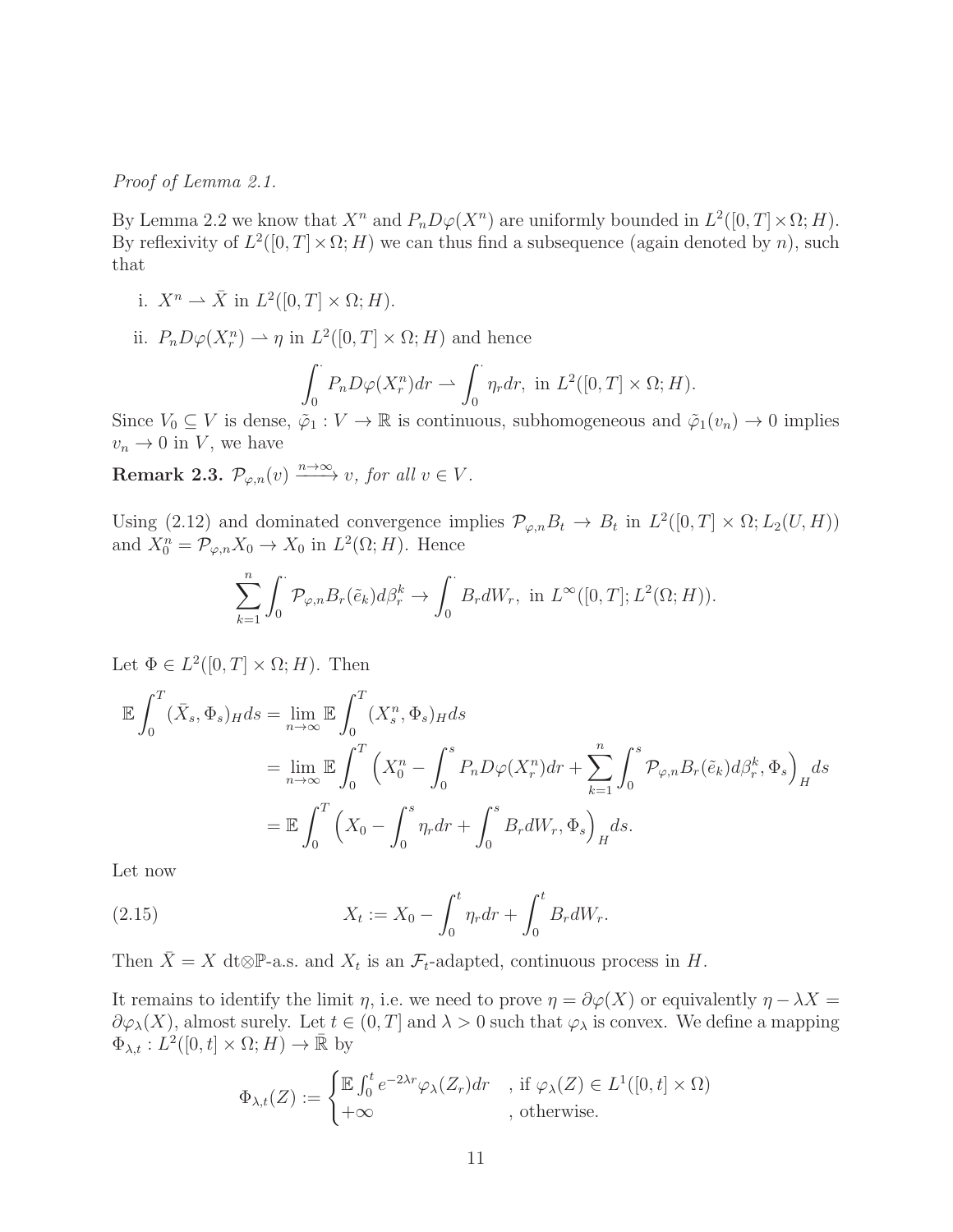Since  $\varphi_{\lambda}$  is convex, l.s.c. and non-negative,  $\Phi_{\lambda,t}$  is a convex, l.s.c. function. We will show  $e^{-2\lambda \cdot} (\eta - \lambda X) \in \partial \Phi_{\lambda, T}(X)$ . We know:

$$
\varphi_{\lambda}(X_r^n) \leq \varphi_{\lambda}(v) + {}_{V^*}\langle D\varphi_{\lambda}(X_r^n), X_r^n - v \rangle_V = \varphi_{\lambda}(v) + {}_{V^*}\langle P_n D\varphi_{\lambda}(X_r^n), X_r^n \rangle_V - {}_{V^*}\langle D\varphi_{\lambda}(X_r^n), v \rangle_V,
$$
  
for all  $v \in V$ ,  $r \in [0, T]$ ,  $\omega \in \Omega$ . For  $Z \in \mathcal{D}(\Phi_{\lambda,t})$  this implies

(2.16) 
$$
\Phi_{\lambda,t}(X^n) = \Phi_{\lambda,t}(Z) + \mathbb{E} \int_0^t e^{-2\lambda r} (P_n D\varphi_\lambda(X_r^n), X_r^n)_H dr - \mathbb{E} \int_0^t e^{-2\lambda r} v^* \langle D\varphi_\lambda(X_r^n), Z_r \rangle_V dr.
$$

By Itô's formula applied to  $\|\cdot\|_H^2$  we get

(2.17) 
$$
\mathbb{E}e^{-2\lambda t}||X_t^n||_H^2
$$
  
=  $\mathbb{E}||X_0^n||_H^2 + \mathbb{E}\int_0^t e^{-2\lambda r} \left(2(-P_n D\varphi_\lambda(X_r^n), X_r^n)_{H} + ||\mathcal{P}_{\varphi,n}B_r||_{L_2(U,H)}^2\right) dr.$ 

Using this in (2.16), multiplying with a non-negative function  $\Psi \in L^{\infty}([0, T])$  and integrating yields

$$
\int_{0}^{T} \Psi_{t} \Phi_{\lambda,t}(X^{n}) dt \leq \int_{0}^{T} \Psi_{t} \Phi_{\lambda,t}(Z) dt
$$
\n(2.18)\n
$$
+ \frac{1}{2} \int_{0}^{T} \Psi_{t} \left( \mathbb{E} \|X_{0}^{n}\|_{H}^{2} + \mathbb{E} \int_{0}^{t} e^{-2\lambda r} \| \mathcal{P}_{\varphi,n} B_{r} \|_{L_{2}(U,H)}^{2} dr - \mathbb{E} e^{-2\lambda t} \|X_{t}^{n}\|_{H}^{2} \right) dt
$$
\n
$$
- \int_{0}^{T} \Psi_{t} \mathbb{E} \int_{0}^{t} e^{-2\lambda r} \ V_{*} \langle D\varphi_{\lambda}(X_{r}^{n}), Z_{r} \rangle_{V} dr dt.
$$

We have seen above that  $\mathbb{E} \|X_0^n\|_H^2 \to \mathbb{E} \|X_0\|_H^2$  and  $\mathcal{P}_{\varphi,n}B_r \to B_r$  in  $L^2([0,T] \times \Omega; L_2(U, H)).$ Since  $X_t^n \rightharpoonup X$  in  $L^2([0,T] \times \Omega; H)$  and  $\Phi_{\lambda,t}$  is weakly l.s.c., by (2.18) and dominated convergence we obtain

$$
\int_{0}^{T} \Psi_{t} \Phi_{\lambda,t}(X) dt \leq \int_{0}^{T} \Psi_{t} \Phi_{\lambda,t}(Z) dt \n+ \frac{1}{2} \int_{0}^{T} \Psi_{t} \left( \mathbb{E} \|X_{0}\|_{H}^{2} + \mathbb{E} \int_{0}^{t} e^{-2\lambda r} \|B_{r}\|_{L_{2}(U,H)}^{2} dr - \mathbb{E} e^{-2\lambda t} \|X_{t}\|_{H}^{2} \right) dt \n- \limsup_{n \to \infty} \int_{0}^{T} \Psi_{t} \mathbb{E} \int_{0}^{t} e^{-2\lambda r} \sqrt{L_{\lambda}(X_{r}^{n}) \sqrt{L_{\lambda}(X_{r}^{n})}} d\tau dt.
$$

Application of Itô's formula to (2.15) and the function  $\|\cdot\|_H^2$  yields

$$
(2.20) \quad \mathbb{E}e^{-2\lambda t} \|X_t\|_H^2 = \mathbb{E} \|X_0\|_H^2 + \mathbb{E} \int_0^t e^{-2\lambda r} \left(2\left(-\left(\eta_r + \lambda X_r\right), X_r\right)_H + \|B_r\|_{L_2(U,H)}^2\right) dr.
$$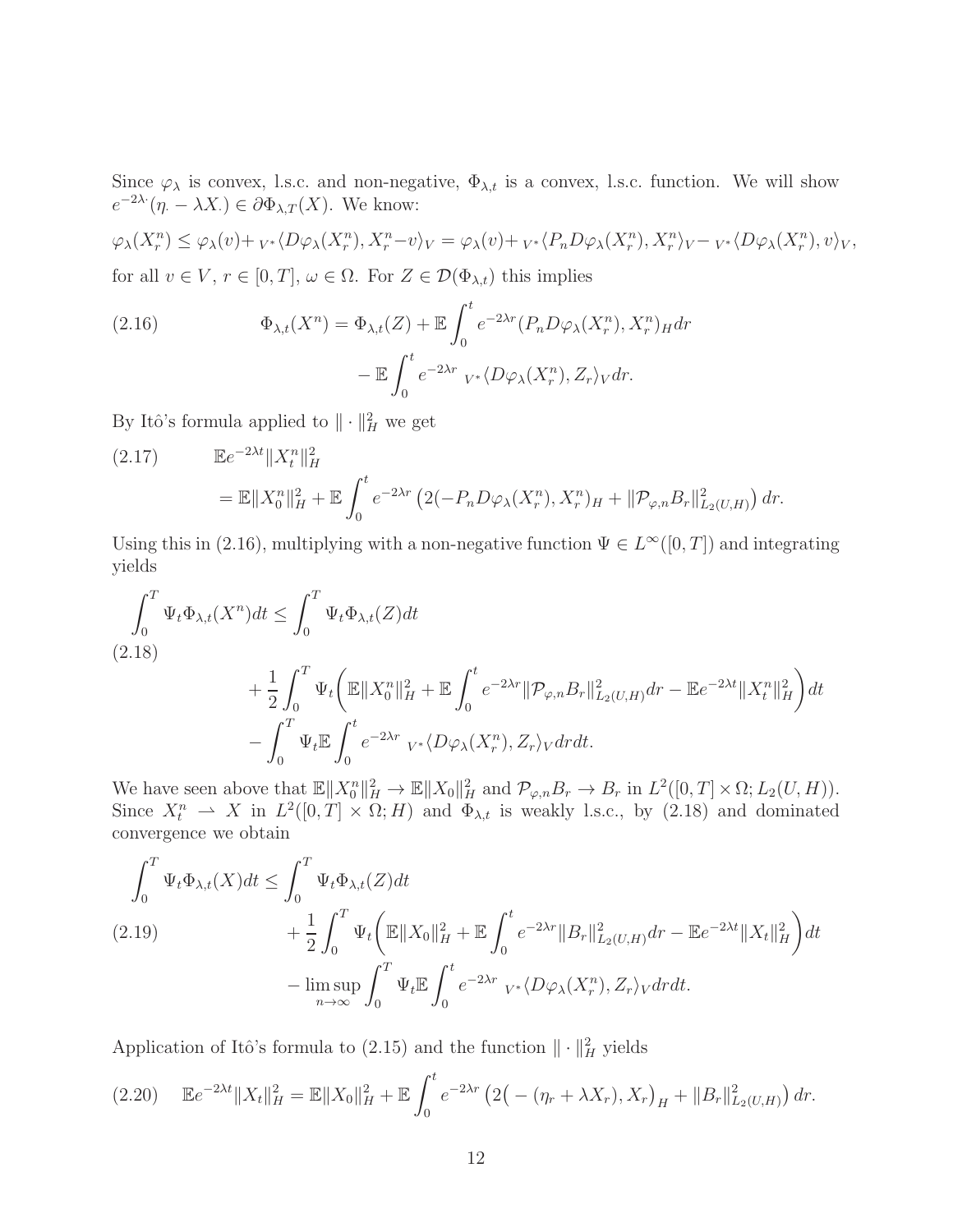Equation (2.19) becomes

$$
(2.21) \qquad \int_0^T \Psi_t \Phi_{\lambda,t}(X)dt \le \int_0^T \Psi_t \Phi_{\lambda,t}(Z)dt + \int_0^T \Psi_t \mathbb{E} \int_0^t e^{-2\lambda r} (\eta_r + \lambda X_r, X_r)_H dr dt - \limsup_{n \to \infty} \int_0^T \Psi_t \mathbb{E} \int_0^t e^{-2\lambda r} \sqrt{L} \varphi_\lambda(X_r^n), Z_r \sqrt{L} dt.
$$

Define  $Z^m := \mathcal{P}_{\varphi,m}Z$ . By  $(A1), \varphi_\lambda(Z^m) \leq C(1+\tilde{\varphi}_1(Z)) \leq C(1+\varphi_\lambda(Z)) \in L^1([0,T] \times \Omega)$ . Hence,  $Z^m \in \mathcal{D}(\Phi_{\lambda,T})$  and  $(2.21)$  can be applied. Recall  $P_n D\varphi(X^n) \rightharpoonup \eta$  in  $L^2([0,T] \times \Omega; H)$ and hence also in  $L^2([0,t] \times \Omega; H)$ . (2.21) applied to  $Z = Z^m$  yields

$$
\int_0^T \Psi_t \Phi_{\lambda,t}(X) dt \le \int_0^T \Psi_t \Phi_{\lambda,t}(Z^m) dt + \int_0^T \Psi_t \mathbb{E} \int_0^t e^{-2\lambda r} (\eta_r + \lambda X_r, X_r - Z_r^m)_H dr dt.
$$

Since  $\Psi \in L^{\infty}([0, T])$  was arbitrary nonnegative, consequently,

(2.22) 
$$
\Phi_{\lambda,T}(X) \leq \Phi_{\lambda,T}(Z^m) + \mathbb{E} \int_0^T e^{-2\lambda r} (\eta_r + \lambda X_r, X_r - Z_r^m)_H dr.
$$

We now want to consider the limit  $m \to \infty$ . By Remark 2.3 and dominated convergence we have  $\varphi(Z^m) \to \varphi(Z)$  in  $L^1([0,T] \times \Omega)$  and  $Z^m \to Z$  in  $L^2([0,T] \times \Omega; H)$ . Thus, also  $\Phi_{\lambda,T}(Z^m) \to \Phi_{\lambda,T}(Z)$ . Passing to the limit in (2.22) we arrive at

(2.23) 
$$
\Phi_{\lambda,T}(X) \leq \Phi_{\lambda,T}(Z) + \mathbb{E} \int_0^T e^{-2\lambda r} (\eta_r + \lambda X_r, X_r - Z_r)_H dr,
$$

i.e.  $e^{-2\lambda \cdot} (\eta + \lambda X) \in \partial \Phi_{\lambda, T}(X)$ . The proof of

$$
\partial \Phi_{\lambda,T}(X) = \{e^{-2\lambda \cdot \cdot} Y | Y \in L^2([0,T] \times \Omega; H) \text{ and } Y_t(\omega) \in \partial \varphi_\lambda(X_t(\omega)), \text{ dt } \otimes \mathbb{P}\text{-a.s.}\}
$$

is similar to [Bar93, Proposition 2.9., p.75]. Therefore,  $\eta(t,\omega) + \lambda X_t(\omega) \in \partial \varphi_\lambda(X_t(\omega))$  and since  $\partial \varphi(X_t(\omega))$  is single-valued we conclude  $\eta(t,\omega) = \partial \varphi(X_t(\omega))$ , dt ⊗ P-almost surely. Thus

$$
X_t = X_0 - \int_0^t \partial \varphi(X_r) dr + \int_0^t B_r dW_r, \ \forall t \in [0, T],
$$

P-almost surely.

Next we will prove (2.9). Since  $P_n D\varphi(X_r^n) \rightharpoonup \partial \varphi(X)$  in  $L^2([0, T] \times \Omega; H)$ :

(2.24) 
$$
\mathbb{E} \int_0^T \|\partial \varphi(X_r)\|_H^2 dr \leq \liminf_{n \to \infty} \mathbb{E} \int_0^T \|P_n D\varphi(X_r^n)\|_H^2 dr
$$

$$
\leq C \left( \mathbb{E} \tilde{\varphi}_1(X_0) + 1 + \mathbb{E} \int_0^T \|B_r\|_{L_{2, \tilde{\varphi}_1},(p_i)} dr \right),
$$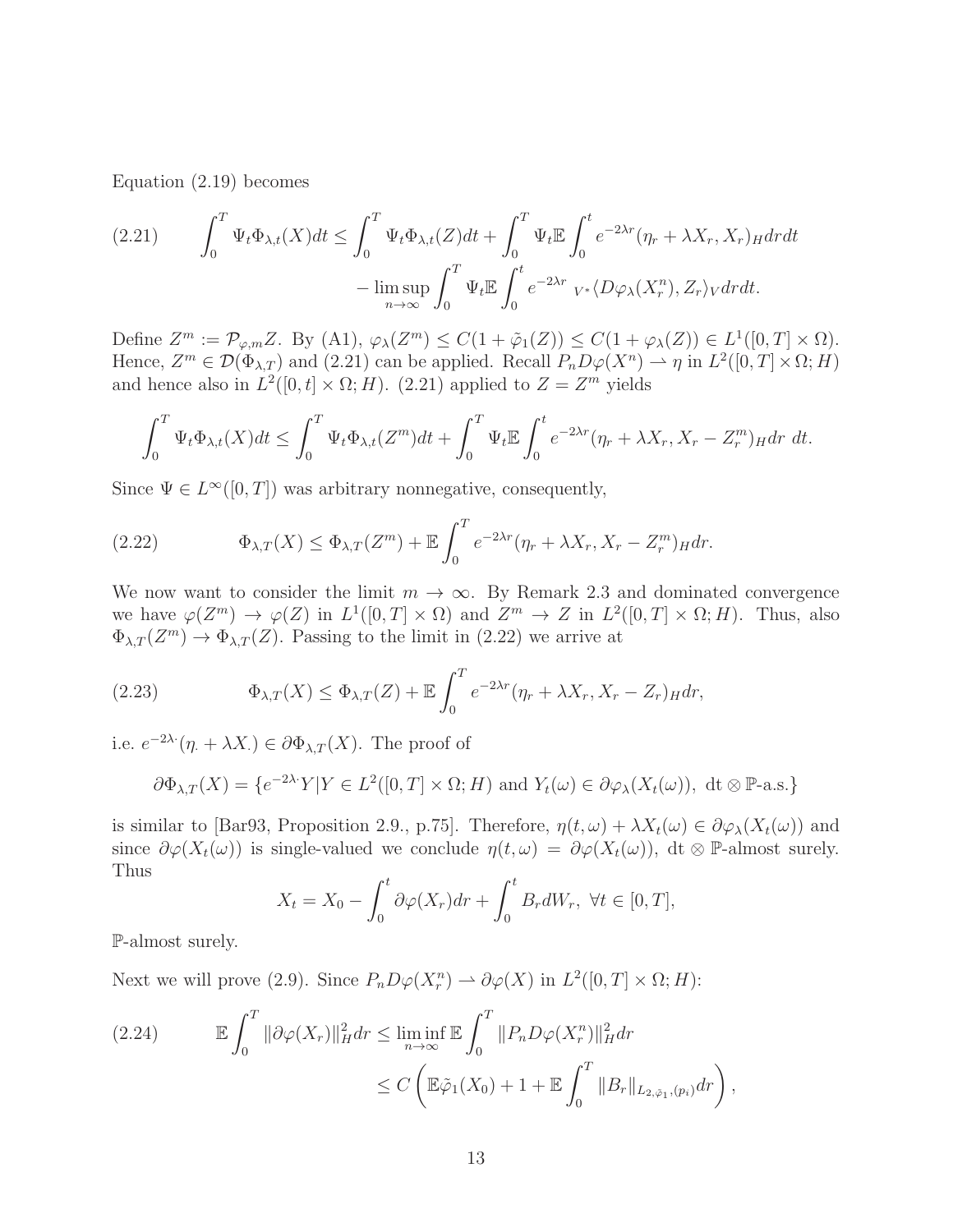where  $C \in \mathbb{R}$  is the constant occurring in (2.14). For  $Z \in L^2([0,T] \times \Omega; H)$  and  $p > 1$  let  $\Phi_{\lambda,p}(Z) := \int_0^T |\mathbb{E}\varphi_\lambda(Z_t)|^p dt$ .  $\Phi_{\lambda,p}$  is a convex, l.s.c. function, as  $\varphi_\lambda$  is. By Lemma 2.2 we obtain

$$
\|\mathbb{E}\varphi_{\lambda}(X_{\cdot})\|_{L^{p}([0,T])} = \Phi_{\lambda,p}(X)^{\frac{1}{p}} \le \liminf_{n \to \infty} \Phi_{\lambda,p}(X^{n})^{\frac{1}{p}} \le T^{\frac{1}{p}} \sup_{t \in [0,T]} \mathbb{E}\varphi_{\lambda}(X_{t}^{n})
$$
  

$$
\le C \left( \mathbb{E}\varphi_{1}(X_{0}) + 1 + \mathbb{E} \int_{0}^{T} \|B_{r}\|_{L_{2,\tilde{\varphi}_{1}},(p_{i})} dr \right),
$$

for some  $C \in \mathbb{R}$ . Since the right hand side is independent of p, X is continuous in H and  $\mathbb{E}\varphi_{\lambda}(\cdot): L^{2}(\Omega; H) \to \bar{\mathbb{R}}$  is l.s.c., this implies

$$
\sup_{t\in[0,T]} (\mathbb{E}\varphi(X_t) + \|X_t\|_H^2) \leq C \left( \mathbb{E}\varphi_1(X_0) + 1 + \mathbb{E} \int_0^T \|B_r\|_{L_{2,\tilde{\varphi}_1},(p_i)} dr \right),
$$

for some  $C \in \mathbb{R}$ . Together with  $(2.24)$  this yields  $(2.9)$ .

Next, we prove that  $X \in L^2(\Omega; C([0,T]; H))$ . Using Itô's formula for  $X_t^n$  and  $\|\cdot\|_H^2$ , applying Burkholder's inequality to the real-valued local martingale  $\sum_{k=1}^n \int_0^t 2(X_r^n, \mathcal{P}_{\varphi,n}B_r(\tilde{e}_k))_H d\beta_r^k$ and using Lemma 2.2, we conclude

$$
\frac{1}{2} \mathbb{E} \sup_{t \in [0,T]} \|X_t^n\|_H^2 \le \mathbb{E} \|X_0^n\|_H^2 + \mathbb{E} \int_0^T C(f_r + \|X_r^n\|_H^2) dr \le C(\mathbb{E} \tilde{\varphi}_1(X_0) + 1).
$$

Since  $X^n \rightharpoonup X$  in  $L^2([0,T] \times \Omega; H)$ , this implies  $X^n \rightharpoonup X$  in  $L^2(\Omega; L^p([0,T]; H))$  with  $||X||_{L^2(\Omega;L^p([0,T];H))} \leq C(\mathbb{E}\tilde{\varphi}_1(X_0)+1)$ , for every  $p>2$ . By continuity of X in H this yields

$$
||X||_{L^{2}(\Omega; C([0,T];H))} \leq C(\mathbb{E}\tilde{\varphi}_{1}(X_{0})+1).
$$

Inequality (2.10) is shown by first applying Itô's formula to  $X_t^{(1)} - X_t^{(2)}$  and  $||\cdot||_H^2$ , then using Burkholder's inequality for the real-valued local martingale  $\int_0^t (X_r^{(1)} - X_r^{(2)}, (B_r^{(1)} B_r^{(2)}$ ) $dW_r$ ) $_H$ . □

#### 2.2 General noise

By using a fixed point argument we will now generalize the above result to the case of not necessarily additive noise.

Let  $X_0 \in L^2(\Omega, \mathcal{F}_0; H)$  with  $\mathbb{E} \tilde{\varphi}_1(X_0) < \infty$ ,  $\mathcal{H} := \{ X \in L^{\infty}([0, T]; L^2(\Omega; H)) | X \text{ predictable} \},$  $\lambda > 0$  such that  $\varphi_{\lambda}$  is convex,  $\mathcal{G} := \{ X \in \mathcal{H} | \varphi_{\lambda}(X) \in L^{1}([0, T] \times \Omega) \}$  and  $\mathcal{G}_{\tau} := \{ X \in \mathcal{G} \mid \varphi_{\lambda}(X) \in L^{1}([0, T] \times \Omega) \}$  $\mathcal{H}|\Phi_{\lambda,T}(X)| := \mathbb{E} \int_0^T e^{-Cr} \varphi_\lambda(X_r) dr \leq \tau \},$  where  $\tau \in \mathbb{R}$ . Moreover, let  $B : [0, T] \times \Omega \times V \to$  $L_2(U, H)$  as in Theorem 1.4.  $\Phi_{\lambda,T} : L^2([0, T] \times \Omega; H) \to \mathbb{R}$  is l.s.c., since  $\varphi_\lambda$  is l.s.c. and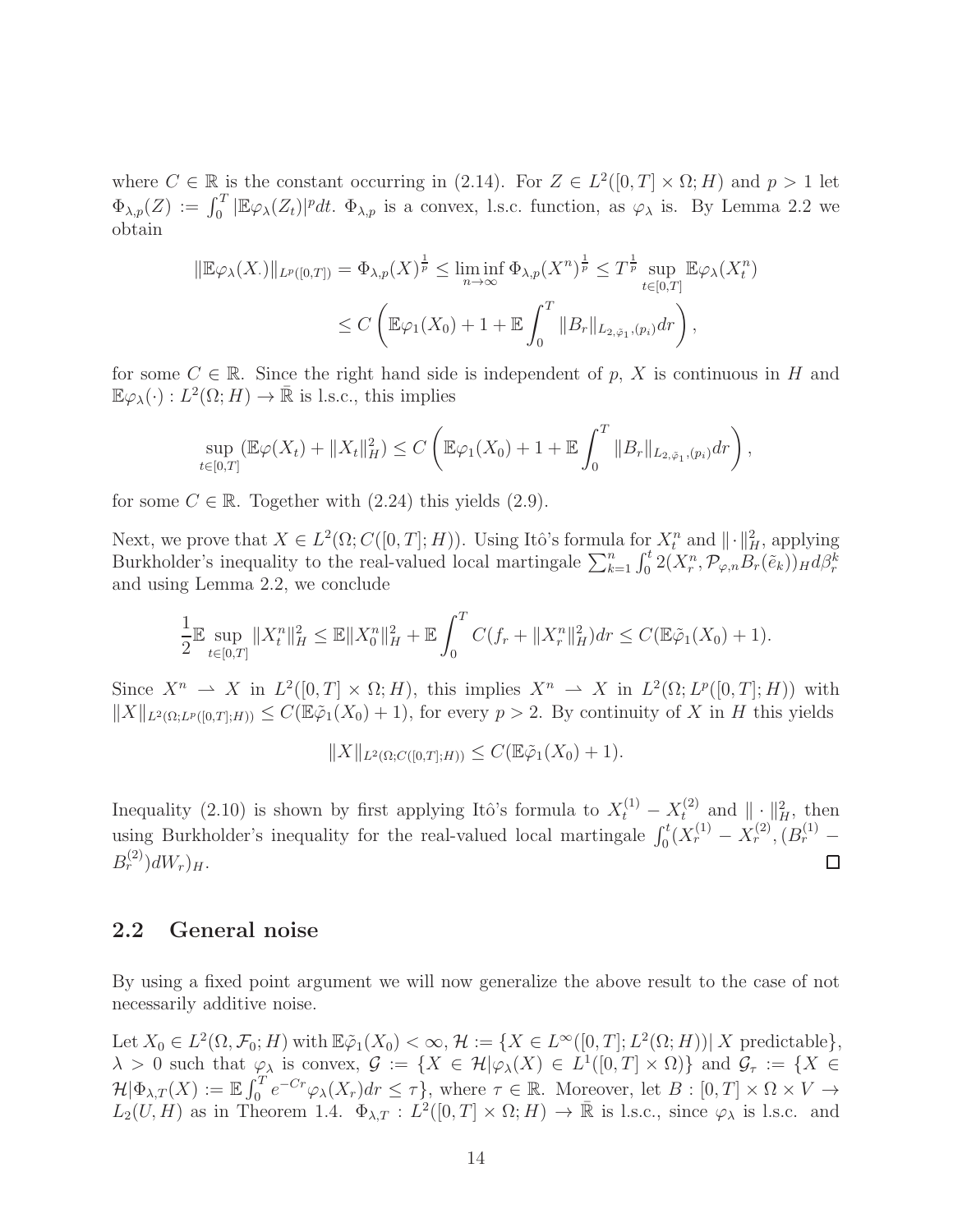nonnegative. Thus, also  $\Phi_{\lambda,T}: L^{\infty}([0,T]; L^2(\Omega; H)) \to \bar{\mathbb{R}}$  is l.s.c. and thereby  $\mathcal{G}_{\tau}$  is a closed subset of H. For  $Y \in \mathcal{G}$  we have  $||B_t(Y_t)||_{L_{2,\tilde{\varphi}_1},(p_i)} \leq C(f_t + \varphi(Y_t) + ||Y_t||_H^2) \in L^1([0,T] \times \Omega)$ . Hence, we can apply Lemma 2.1 to obtain a unique strong solution  $X = F(Y)$  to (2.8) with  $B_t = B_t(Y_t)$ , where  $F : \mathcal{G} \to \mathcal{G}$  denotes the solution mapping. For  $Y \in \mathcal{G}_{\tau}$ , by Lemma 2.1

$$
\Phi_{\lambda,T}(F(Y)) = \mathbb{E} \int_0^T e^{-Cr} \varphi_\lambda(X_r) dr \le T \sup_{r \in [0,T]} \mathbb{E} e^{-Cr} \varphi_\lambda(X_r) dr
$$
  
\n
$$
\le TC \left( \mathbb{E} \tilde{\varphi}_1(X_0) + 1 + C \mathbb{E} \int_0^T e^{-Cr} f_r dr + C \mathbb{E} \int_0^T e^{-Cr} \varphi_\lambda(Y_r) dr \right)
$$
  
\n
$$
\le TC \left( \mathbb{E} \tilde{\varphi}_1(X_0) + 1 + \tau \right).
$$

For  $\tau \geq 1 + \mathbb{E} \tilde{\varphi}_1(X_0)$  we obtain

$$
\Phi_{\lambda,T}(F(Y)) \le (2CT)\tau.
$$

Hence,  $F: \mathcal{G}_{\tau} \to \mathcal{G}_{\tau}$  if  $T \leq \frac{1}{20}$  $\frac{1}{2C}$ . Next, we prove that  $F: \mathcal{G}_{\tau} \to \mathcal{G}_{\tau}$  is a contraction for T small enough. Let  $Y^{(1)}$ ,  $Y^{(2)} \in \mathcal{G}_{\tau}$ . By Lemma 2.1 and (A5), we have

$$
||F(Y^{(1)}) - F(Y^{(2)})||_{\mathcal{H}}^2 \le \mathbb{E} \sup_{t \in [0,T]} ||F(Y^{(1)})_t - F(Y^{(2)})_t||_H^2
$$
  

$$
\le C \mathbb{E} \int_0^T ||B_r(Y^{(1)}) - B_r(Y^{(2)})||_{L_2(U,H)}^2 dr
$$
  

$$
\le C T ||Y^{(1)} - Y^{(2)}||_{\mathcal{H}}^2 dr,
$$

for some constant  $C \in \mathbb{R}$ . By Banach's fixed point Theorem there exists a unique  $X \in \mathcal{G}_{\tau}$ such that  $F(X) = X$ , i.e. X is a strong solution of (1.2). Since the choice of T is independent of  $\mathbb{E}\tilde{\varphi}_1(X_0)$ , a standard continuation argument yields the existence of a strong solution to (1.2) for all times. Inequality (1.4) immediately follows from Lemma 2.1. This finishes the proof of Theorem 1.4.

## 3 Limit solutions

### 3.1 Proof of Theorem 1.6

Let  $X_0 \in L^2(\Omega, \mathcal{F}_0; H)$  and define  $G_n := \{h \in H | \tilde{\varphi}_1(h) \leq n\}$ . Since  $\tilde{\varphi}_1$  is convex and l.s.c.,  $G_n$  is a convex, closed set in H. Therefore, the  $\|\cdot\|_H$ -best-approximation map  $P_n : H \to G_n$ is well defined by

$$
||h - P_n h||_H = \inf_{g \in G_n} ||h - g||_H
$$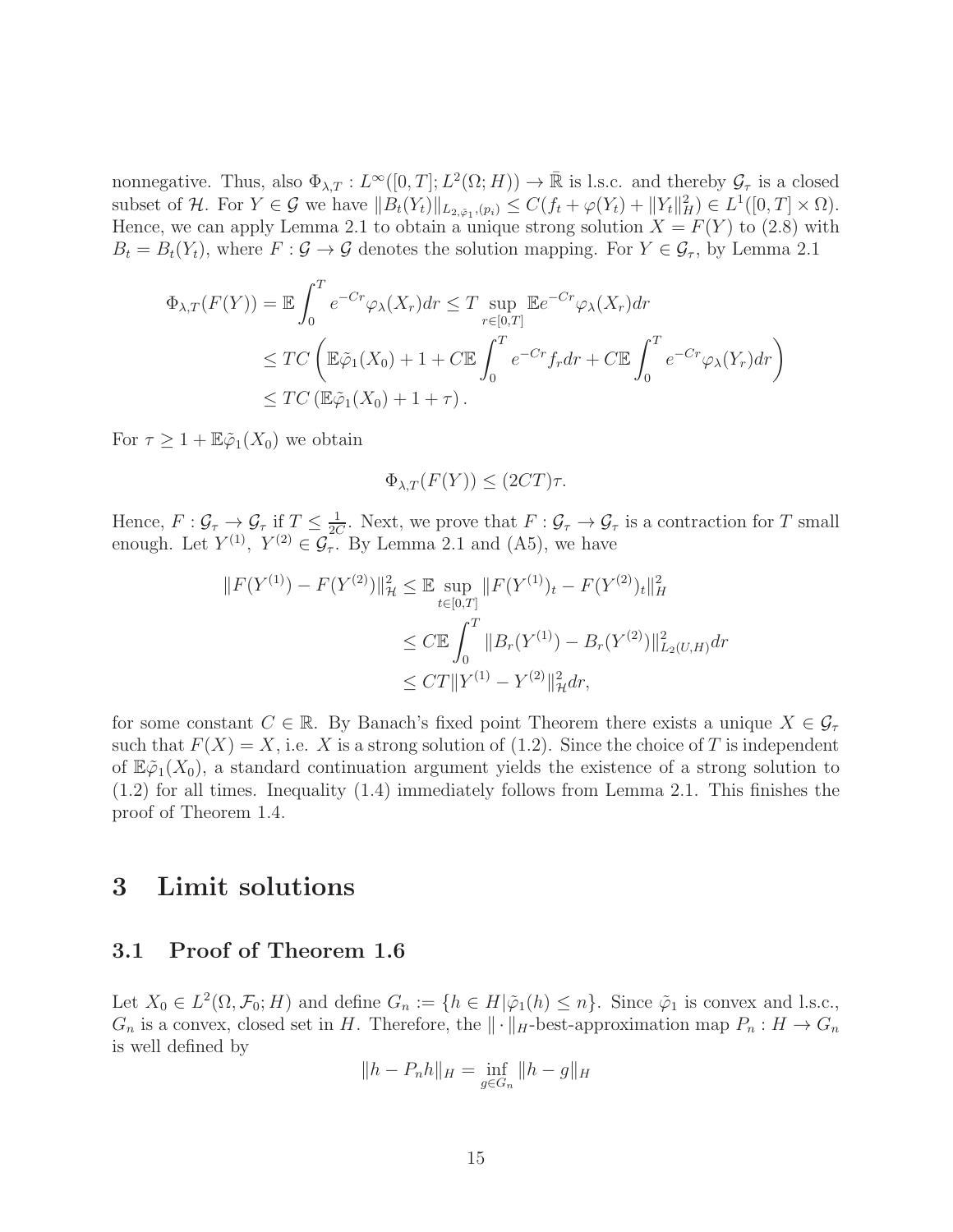and is continuous (cf. [Vla73], [Kle61, Proposition 2.4]). Set  $X_0^n := P_n X_0$ . Hence,  $\mathbb{E}\tilde{\varphi}_1(X_0^n) \leq$ n and there exists a unique strong solution  $X^n$  to (1.2) with initial condition  $X_0^n$ . Moreover,  $||X_0^n||_H \leq 2||X_0||_H$  and  $X_0^n(\omega) \to X_0(\omega)$ , for each  $\omega \in \Omega$ , since the embedding  $\bigcup_{n\in\mathbb{N}} G_n = V \subseteq H$  is dense. Thus,  $X_0^n \to X_0$  in  $L^2(\Omega; H)$ . By Theorem 1.4 we conclude

$$
\mathbb{E} \sup_{t \in [0,T]} \|X_t^n - X_t^m\|_H^2 \le C \mathbb{E} \|X_0^n - X_0^m\|_H^2 \to 0,
$$

for  $n, m \to \infty$ , i.e.  $X_t^n$  is a Cauchy sequence in  $L^2(\Omega; C([0,T]; H))$  and we obtain a limit solution  $X^n \to X \in L^2(\Omega; C([0, T]; H))$ . Inequality (1.5) obviously follows from (1.4).

## 3.2 Regularity of limit solutions (proof of Theorem 1.8)

For two strong solutions  $X^{(i)}$ ,  $i = 1, 2$  to  $(1.2)$  on  $(0, T]$  with the same initial condition, we can apply Itô's formula to  $||X^{(1)} - X^{(2)}||_H^2$  on  $[\delta, T]$  and use  $X \in C([0, T]; L^2(\Omega; H))$  to prove the uniqueness of strong solutions to  $(1.2)$  on  $(0, T]$ .

**Lemma 3.1.** Assume (A1)-(A6) and (A4'),  $X_0 \in L^2(\Omega, \mathcal{F}_0; H)$  with  $\mathbb{E}\varphi_1(X_0) < \infty$  and that  $B_t(v) \equiv B_t$  is independent of  $v \in V$ . Denote by X the strong solution to (2.8). Then

$$
\mathbb{E}\int_0^T \|r^{\frac{1}{2}}\partial\varphi(X_r)\|_H^2 dr \leq C \left( \mathbb{E}\|X_0\|_H^2 + 1 + \mathbb{E}\int_0^T \|B_r\|_{L_{2,\tilde{\varphi}_1},(p_i)} dr \right),
$$

for some constant  $C \in \mathbb{R}$ .

*Proof.* We first consider the approximating solutions  $X<sup>n</sup>$  to (2.13). Itô's formula and (A4') yield

$$
\mathbb{E}e^{-cT} \|X_T^n\|_H^2
$$
  
\n
$$
\leq \mathbb{E} \|X_0^n\|_H^2 + \mathbb{E} \int_0^T e^{-cr} \bigg( C_2 \big( 1 + \|X_r^n\|_H^2 \big) - C_1 \varphi(X_r^n) + C \|B_r\|_{L_{2,\tilde{\varphi}_1},(p_i)} - c \|X_r^n\|_H^2 \bigg) dr,
$$

for any  $c > 0$ . Hence

(3.25) 
$$
\mathbb{E} \int_0^T \varphi(X_r^n) dr \leq C \left( \mathbb{E} \|X_0^n\|_H^2 + 1 + \mathbb{E} \int_0^T \|B_r\|_{L_{2, \tilde{\varphi}_1}, (p_i)} dr \right).
$$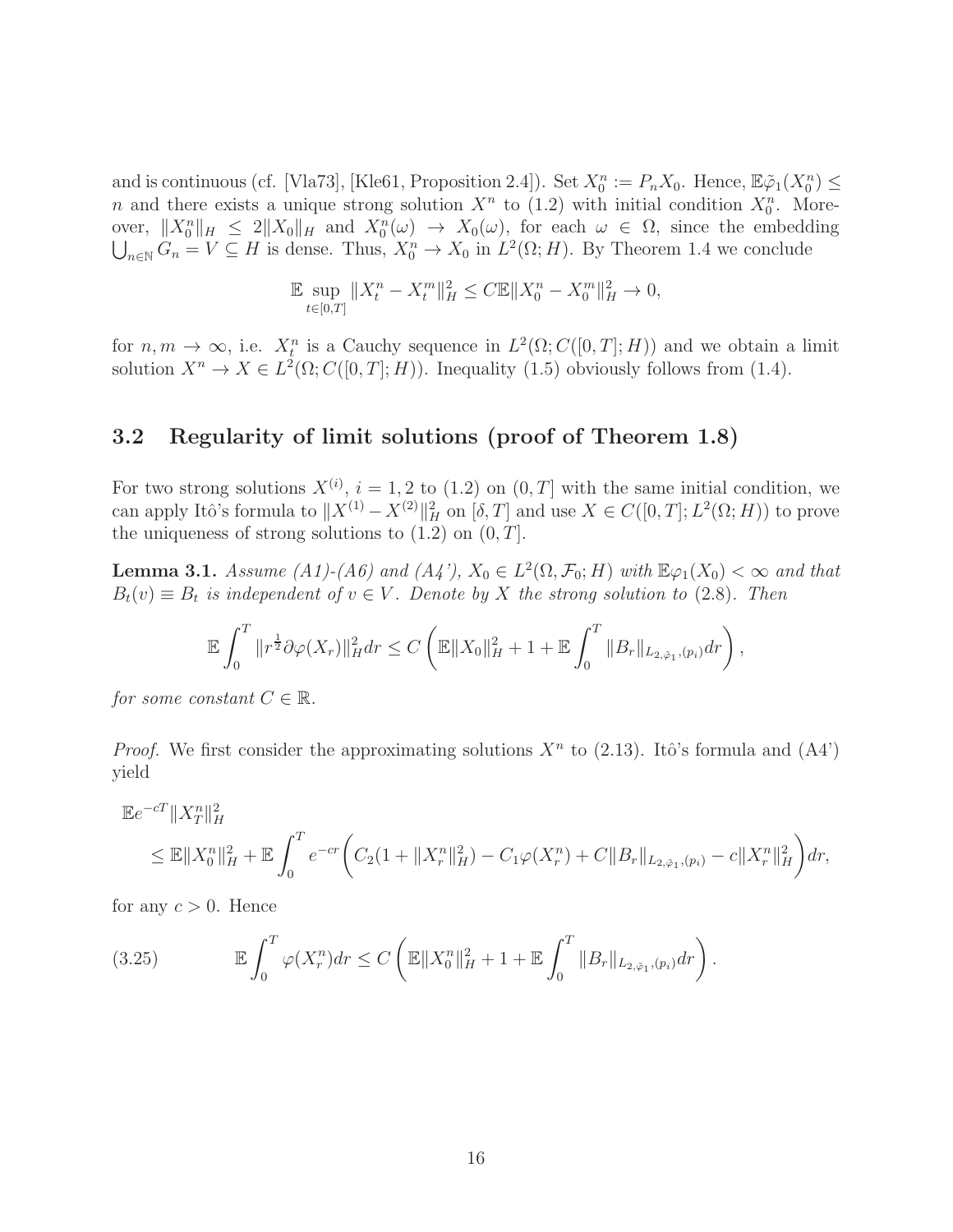Let  $F(t, v) := t\varphi(v) \in C^2(\mathbb{R} \times H_n)$ . By Itô's formula and proceeding as in Lemma 2.2

$$
t\varphi(X_t^n) = \int_0^t r D\varphi(X_r^n) (-P_n D\varphi(X_r^n)) dr + \sum_{k=1}^n \int_0^t r D\varphi(X_r^n) (\mathcal{P}_{\varphi,n} B_r(\tilde{e}_k)) d\beta_r^k + \int_0^t \varphi(X_r^n) dr + \frac{1}{2} \sum_{l=1}^n \int_0^t r D^2 \varphi(X_r^n) (\mathcal{P}_{\varphi,n} B_r(\tilde{e}_l), \mathcal{P}_{\varphi,n} B_r(\tilde{e}_l)) dr \n\leq - \int_0^t \|P_n r^{\frac{1}{2}} D\varphi(X_r^n) \|_H^2 dr + \sum_{k=1}^n \int_0^t r D\varphi(X_r^n) (\mathcal{P}_{\varphi,n} B_r(\tilde{e}_k)) d\beta_r^k + C \int_0^t \varphi(X_r^n) dr + C \int_0^t (1 + \|B_r(v)\|_{L_{2,\tilde{\varphi}_1},(p_i)}) dr.
$$

Hence, applying (3.25) yields

$$
\mathbb{E}\int_0^T \|P_n r^{\frac{1}{2}} D\varphi(X_r^n)\|_H^2 dr \leq C \left( \mathbb{E}\|X_0^n\|_H^2 + 1 + \mathbb{E}\int_0^T \|B_r(v)\|_{L_{2,\tilde{\varphi}_1},(p_i)} dr \right).
$$

Now we pass to the limit  $n \to \infty$ . Let  $\mathcal{G} := L^2([0,T] \times \Omega; H)$  with norm  $||Z||_{\mathcal{G}}^2 :=$  $\mathbb{E} \int_0^T r \|Z_r\|_H^2 dr$ . Then  $P_n D\varphi(X^n)$  is bounded in  $\mathcal{G}$ . Hence (for a subsequence)

 $P_n D\varphi(X^n) \rightharpoonup \tilde{\eta}$ 

 $\inf_{\mathcal{L} \in \mathbb{R}} \mathcal{L}_{\mathcal{L}} \circ \mathcal{L}_{\mathcal{L}} \circ \mathcal{L}_{\mathcal{L}} \circ \mathcal{L}_{\mathcal{L}} \circ \mathcal{L}_{\mathcal{L}} \circ \mathcal{L}_{\mathcal{L}} \circ \mathcal{L}_{\mathcal{L}} \circ \mathcal{L}_{\mathcal{L}} \circ \mathcal{L}_{\mathcal{L}} \circ \mathcal{L}_{\mathcal{L}} \circ \mathcal{L}_{\mathcal{L}} \circ \mathcal{L}_{\mathcal{L}} \circ \mathcal{L}_{\mathcal{L}} \circ \mathcal{L}_{\mathcal{L}} \circ \mathcal{L}_{\$  $L^2([\delta,T] \times \Omega; H)$ . Therefore,  $P_n D\varphi(X^n) \to \tilde{\eta}$  in  $L^2([\delta,T] \times \Omega; H)$ . By the proof of Lemma 2.1 we know  $P_n D\varphi(X_r^n) \rightharpoonup \partial \varphi(X)$ , in  $L^2([0,T] \times \Omega; H)$ . We conclude  $\tilde{\eta} = \partial \varphi(X)$ , dt⊗P-almost surely. In the proof of Lemma 2.1 it has been shown  $X_0^n \to X_0 \in L^2(\Omega; H)$ . By weak lower semicontinuity of  $\|\cdot\|_{\mathcal{G}}$  we conclude

$$
\mathbb{E} \int_0^T \|r^{\frac{1}{2}} \partial \varphi(X_r)\|_H^2 dr \le \liminf_{n \to \infty} \mathbb{E} \int_0^T \|P_n r^{\frac{1}{2}} D \varphi(X_r^n)\|_H^2 dr \n\le C \left( \mathbb{E} \|X_0\|_H^2 + 1 + \mathbb{E} \int_0^t \|B_r\|_{L_{2, \tilde{\varphi}_1},(p_i)} dr \right),
$$

for some  $C \in \mathbb{R}$ .

**Lemma 3.2.** Assume (A1)-(A6) and (A4'). Let  $X_0 \in L^2(\Omega, \mathcal{F}_0; H)$  such that  $\mathbb{E}\varphi_1(X_0) < \infty$ and let  $X$  be the corresponding strong solution. Then

 $\Box$ 

$$
\mathbb{E}\int_0^T\|r^{\frac{1}{2}}\partial\varphi(X_r)\|_H^2dr\leq C\left(\mathbb{E}\|X_0\|_H^2+1+\mathbb{E}\int_0^Tf_rdr\right),
$$

for some constant  $C \in \mathbb{R}$ .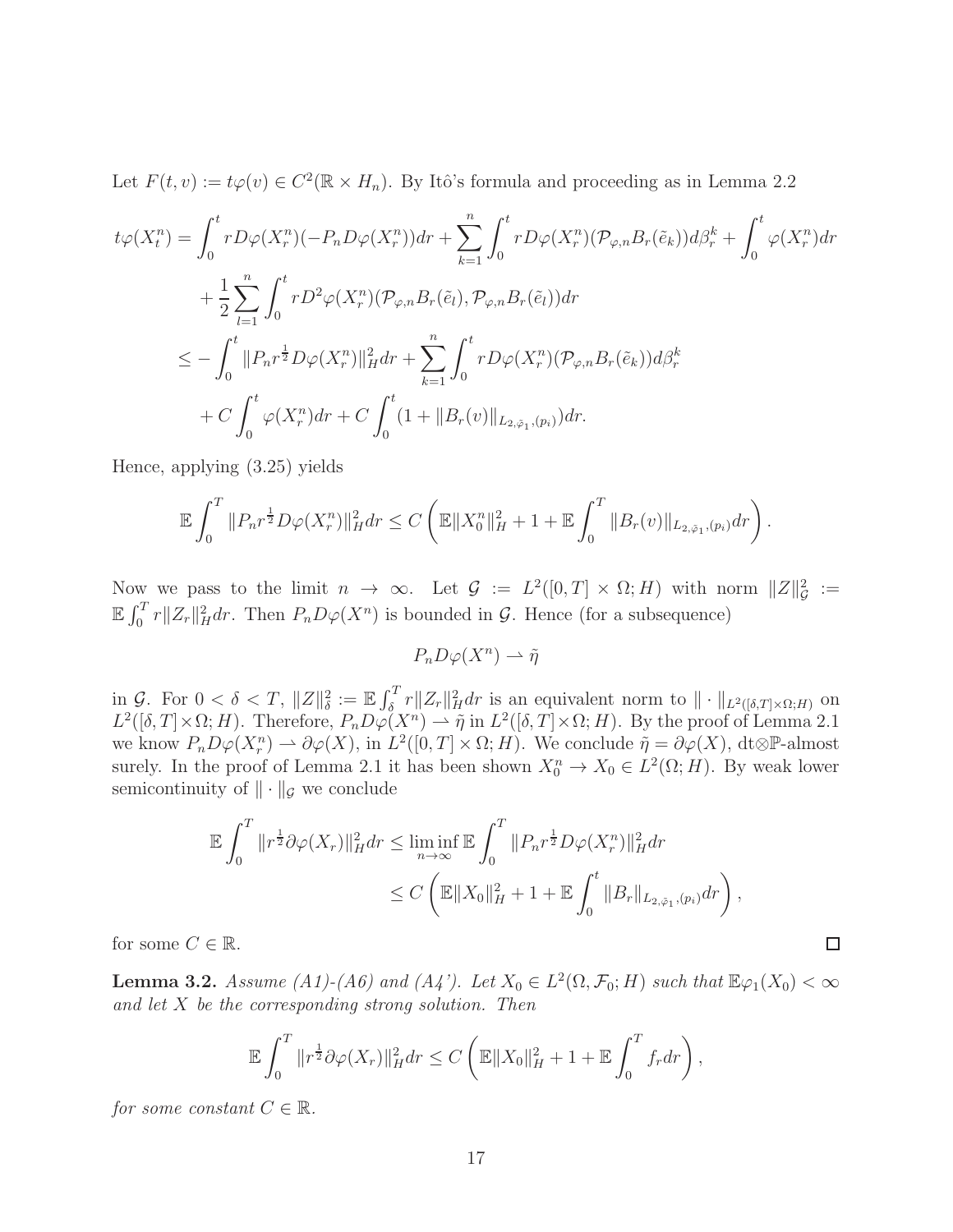*Proof.* Applying Itô's formula for  $\|\cdot\|_H^2$  to X and using (A4') we obtain

$$
(3.26)\ \ \mathbb{E}e^{-cT}||X_T||_H^2 = \mathbb{E}||X_0||_H^2 - \mathbb{E}\int_0^T e^{-cr}(C_1\varphi(X_r) + (c-C)||X_r||_H^2)dr + \int_0^T e^{-Cr}Cdr,
$$

for any  $c > 0$  and some  $C \in \mathbb{R}$  large enough. Let  $\mathcal{H}, \mathcal{G}, F : \mathcal{G} \to \mathcal{G}$  as in Section 2.2 and recall that X is constructed as a fixed point of the map  $F : \mathcal{G} \to \mathcal{G}$ , mapping  $Y \in \mathcal{G}$  to the unique solution of (2.8) with  $B_r = B_r(Y_r)$ . By Lemma 3.1, (3.26) and (A6) we have

$$
\mathbb{E} \int_0^T \|r^{\frac{1}{2}} \partial \varphi(X_r)\|_H^2 dr \le C \left( \mathbb{E} \|X_0\|_H^2 + 1 + \mathbb{E} \int_0^T \|B_r(X_r)\|_{L_{2, \tilde{\varphi}_1}, (p_i)} dr \right)
$$
  

$$
\le C \left( \mathbb{E} \|X_0\|_H^2 + 1 + \mathbb{E} \int_0^T C(f_r + \varphi_1(X_r)) dr \right)
$$
  

$$
\le C \left( \mathbb{E} \|X_0\|_H^2 + 1 + \mathbb{E} \int_0^T f_r dr \right),
$$

for some constant  $C \in \mathbb{R}$ .

proof of Theorem 1.8. Let  $\lambda > 0$  such that  $\varphi_{\lambda}$  is convex. Since  $\varphi_{\lambda}$  is l.s.c.,  $\mathbb{E} \int_0^T \varphi_{\lambda}(\cdot) dt$ :  $L^2([0,T]\times\Omega;H)\to\bar{\mathbb{R}}$  is convex and weakly l.s.c.. Let  $X^n$  denote an approximating sequence of strong solutions for X. By  $(3.26)$  we have

$$
\mathbb{E}\int_0^T \varphi_\lambda(X_r)dr \le \liminf_{n\to\infty} \mathbb{E}\int_0^T \varphi_\lambda(X_r^n)dr \le C(\mathbb{E}\|X_0\|_H^2 + 1).
$$

Let  $0 < \delta < T$ . Since  $\varphi_{\lambda}(X) \in L^{1}([0, T] \times \Omega)$  there is a  $\delta_{0} \in [0, \delta]$  such that  $\mathbb{E}\varphi_{1}(X_{\delta_{0}}) < \infty$ . Hence, there exists a unique strong solution  $X^{(\delta_0)}$  to

(3.27) 
$$
X_t = X_{\delta_0} - \int_{\delta_0}^t \partial \varphi(X_r) dr + \int_{\delta_0}^t B_r(X_r) dW_r.
$$

Since every strong solution is a limit solution, the uniqueness of limit solutions implies  $X^{(\delta_0)} = X$ , on  $[\delta_0, T]$ . By Lemma 3.2 and Fatou's Lemma we obtain

$$
\mathbb{E}\int_0^T\|r^{\frac{1}{2}}\partial\varphi(X_r)\|_H^2dr\leq \liminf_{\delta_0\to 0}\mathbb{E}\int_{\delta_0}^T\|r^{\frac{1}{2}}\partial\varphi(X_r)\|_H^2dr\leq C\left(\mathbb{E}\|X_0\|_H^2+1+\mathbb{E}\int_0^Tf_rdr\right).
$$

In particular  $\partial \varphi(X) \in L^2([0,T] \times \Omega; H)$  for all  $\delta > 0$  and X is a strong solution of (1.2) on  $(0, T]$ .

We now comment on the proof of Remark 1.9. Given a limit solution  $X^{(l)}$  we consider the corresponding approximating sequence  $X^{(l),n}$  of strong solutions. The additional coercivity and growth assumptions imply enough regularity for  $X^{(l),n}$  to apply Itô's formula ([RRW07, Theorem 4.2]) for the difference  $X^{(l),n}-X^{(v)}$  and the function  $\|\cdot\|_H^2$ . Taking the limit  $n \to \infty$ then yields the assertion.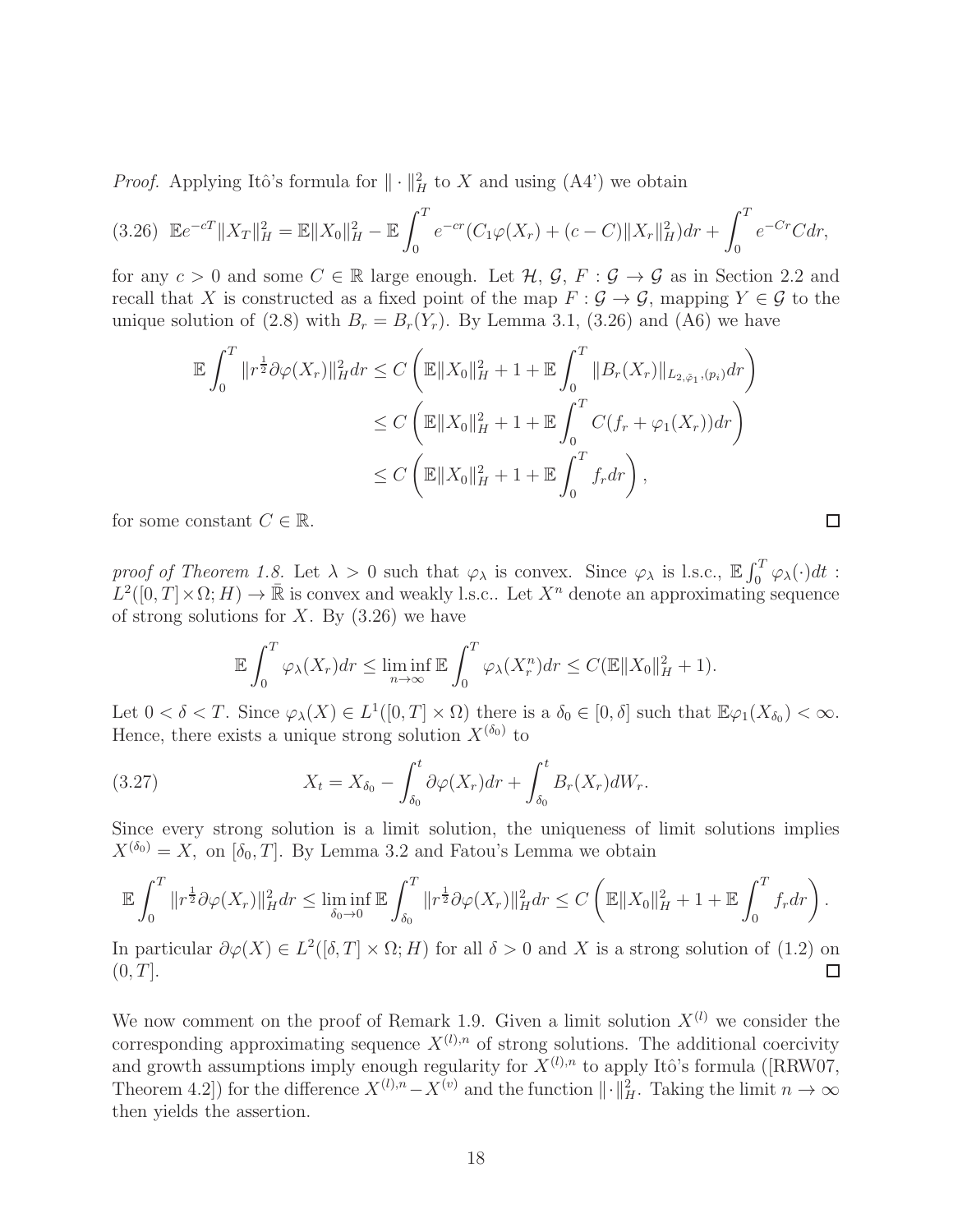## 4 Applications

We now apply our results to stochastic generalized porous media equations, stochastic generalized reaction diffusion equations and stochastic generalized p-Laplace equations, i.e. we specify conditions on the coefficients of the drift so that  $(A1)-(A4)$  are satisfied and in case of additive or linear multiplicative noise we identify concrete conditions on the coefficients of the noise to satisfy  $(A5)$ ,  $(A6)$ .

#### 4.1 Stochastic Generalized Porous Media Equations

We consider stochastic generalized porous media equations (SPME) based on the setup established in [RRW07, Section 3]. Let  $(E, \mathcal{B}, m)$  be a  $\sigma$ -finite measure space with countably generated  $\sigma$ -algebra  $\mathcal B$  and let  $(L, \mathcal D(L))$  be a negative-definite, self-adjoint operator on  $L^2(m)$ with  $\text{Ker}(L) = \{0\}$ . We consider SPDE of the form

(4.28) 
$$
dX_t = L\Phi(X_t)dt + B_t(X_t)dW_t,
$$

where  $\Phi \in C^1(\mathbb{R}), \Phi(0) = 0$  with

(4.29) 
$$
0 \leq \Phi'(r) \leq c_2 (\mathbb{1}_{m(E) < \infty} + |r|^{p-1}),
$$

$$
-c_2 \mathbb{1}_{m(E) < \infty} + c_1 |r|^{p+1} \leq \Psi(r) := \int_0^r \Phi(s) ds,
$$

for some  $p \ge 1$  and some constants  $c_1 > 0$ ,  $c_2 \in \mathbb{R}$ . In particular, the standard SPME on a not necessarily bounded domain will be included in our general framework.

For comparison, we will now recall existing regularity results for the standard SPME, i.e. for the case  $L = \Delta$ ,  $\Phi(r) = |r|^{p-1}r$ ,  $E = \mathcal{O} \subseteq \mathbb{R}^d$  open, bounded with smooth boundary  $\partial \mathcal{O}$ . As mentioned in the introduction, the abstract result on invariance of subspaces for SPDE given in [Liu10] applied to the standard SPME yields  $L^2(\mathcal{O})$  invariance, i.e. if  $X_0 \in L^2(\Omega; L^2(\mathcal{O}))$ and  $B \in L^2([0,T] \times \Omega; L_2(L^2(\mathcal{O})))$  then the variational solution X to the standard SPME is a right continuous process in  $L^2(\mathcal{O})$ . The same invariance result, but for a more general class of SPME had been obtained in [RW08] by similar methods proving also  $|X|^{\frac{p-1}{2}}X \in$  $L^2([0,T] \times \Omega; H_0^1(\mathcal{O}))$  in case of the standard SPME. For additive noise the same spatial regularity had been proved in [Kim06] by entirely different methods. For more regular noise, namely  $B: H \to L_2(L^2(\mathcal{O}); D((-\Delta)^{\gamma}))$  for some  $\gamma > \frac{d}{2}$  it has been shown that  $\int_0^{\infty} \Phi(X_r)$ is P-a.s. weakly continuous in  $H_0^1(\mathcal{O})$  for a large class of nonlinearities  $\Phi$  [RW08]. To the author's knowledge, highest known regularity for the solution of the standard SPME with additive noise has been obtained in [BGLR11] proving  $|X|^{p-1}X \in L^{\frac{p+1}{p}}([0,T];H_0^{1,\frac{p+1}{p}}(\mathcal{O}))$ . Our results strengthen these regularity results to

$$
|X|^{p-1}X \in L^2([0,T] \times \Omega; H_0^1(\mathcal{O})).
$$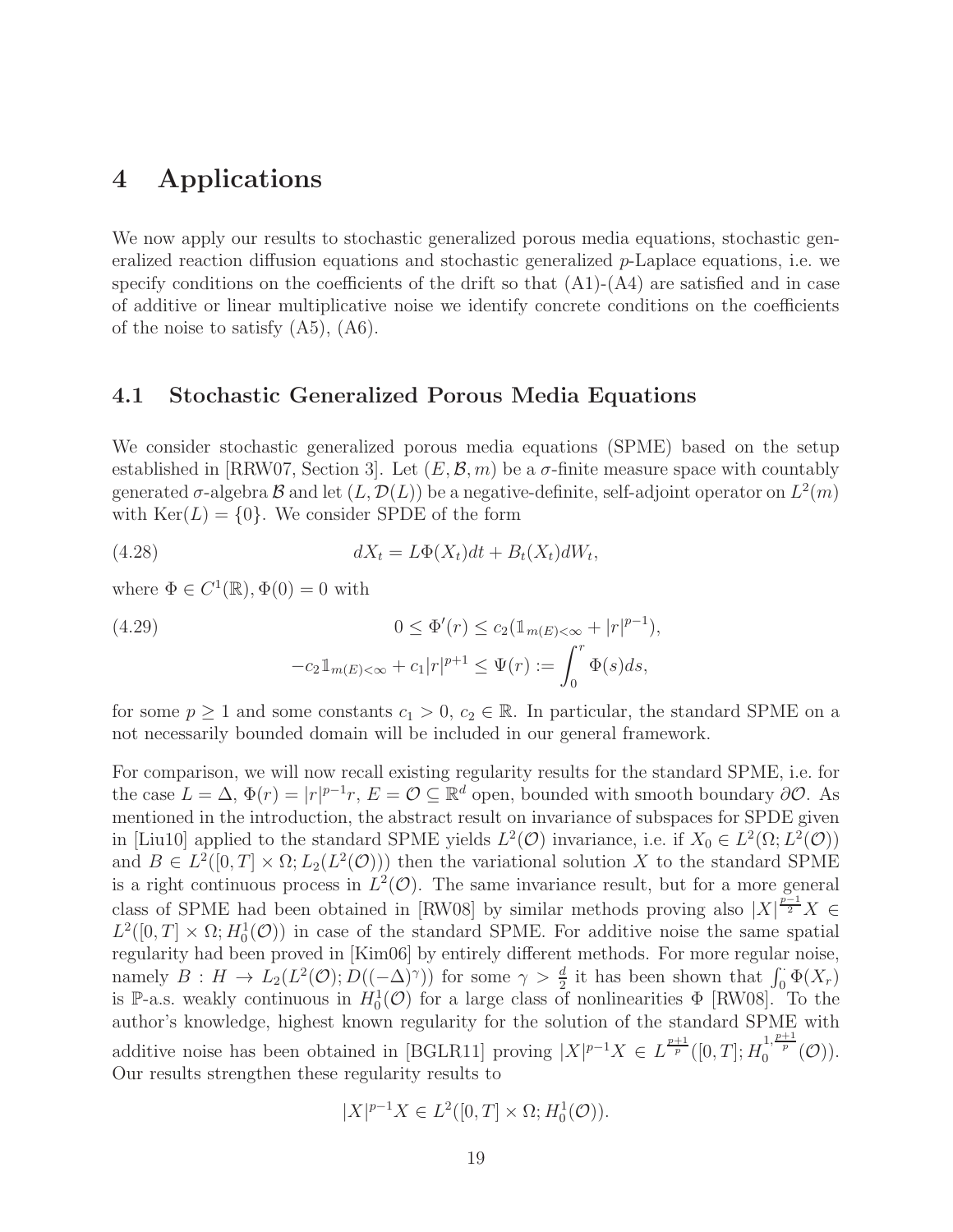We denote  $m(fg) := \int_E fg dm$  for  $fg \in L^1(\underline{m})$ ,  $(f, g) := (f, g)_{L^2(m)}$  and  $||f|| := ||f||_{L^2(m)}$ . Define  $\mathcal{D}(\mathcal{E}) := \mathcal{D}(\sqrt{-L})$  and  $\mathcal{E}(u, v) := (\sqrt{-L}u, \sqrt{-L}v)$ , for  $u, v \in \mathcal{D}(\mathcal{E})$ . Let  $\mathcal{F}_e$  denote the abstract completion of  $\mathcal{D}(\mathcal{E})$  with respect to  $\|\cdot\|_{\mathcal{F}_e}^2 := \mathcal{E}(\cdot, \cdot)$  and choose

$$
H:=\mathcal{F}_e^*.
$$

From now on we assume

(L1) There exists a strictly positive function  $g \in L^1(m) \cap L^{\infty}(m)$  such that  $\mathcal{F}_e \subseteq L^1(g \cdot m)$ continuously.

Define

$$
S := L^{p+1}(m),
$$

which is a separable, reflexive Banach space. We now informally define  $V = S \cap H$ , made precise in the following sense:

$$
V := \{ u \in S | \exists c > 0 \text{ such that } m(uv) \le c \|v\|_{\mathcal{F}_e}, \ \forall v \in \mathcal{F}_e \cap S^* \},
$$

with norm  $\|\cdot\|_V := \|\cdot\|_S + \|\cdot\|_H$ . Assume

(N1)  $\mathcal{F}_e \cap S^* \subseteq \mathcal{F}_e$  dense.

(N2)  $V \subseteq H$ , S dense.

As shown in [RRW07] (N1) implies  $V \subseteq H$  continuously and that V is complete. Since V is isomorphic to a closed subspace of  $S \times H$ , V is reflexive. We recall

**Proposition 4.1** ([RRW07]). Let  $(\mathcal{E}, \mathcal{D}(\mathcal{E}))$  be a transient Dirichlet space. Then (L1), (N1),  $(N2)$  hold.

Example 4.2. A lot of examples of transient Dirichlet spaces, for example with E being a manifold are given in the literature. We now mention several examples for  $E = \mathcal{O} \subseteq \mathbb{R}^d$ being an open set and m being the Lebesgue measure:

- i. Let E bounded and L be the Friedrichs extension of a symmetric, uniformly elliptic operator of second order with Dirichlet boundary conditions.
- ii. Let  $E = \mathbb{R}^d_+ = \{ \xi \in \mathbb{R}^d | \xi_1 \ge 0 \}$ ,  $L = \Delta$  with Neumann boundary conditions,  $d \ge 2$ .

iii. Let  $E = \mathbb{R}^d$ ,  $L = (-\Delta)^{\alpha}$  with its standard domain and  $\alpha \in (0, \frac{d}{2})$  $\frac{d}{2}) \cap (0,1].$ 

In all these cases,  $(\mathcal{D}(\mathcal{E}), \mathcal{E})$  defines a transient Dirichlet space and thus (L1), (N1), (N2) are satisfied. For details and a proof we refer to  $[FOT94]$ .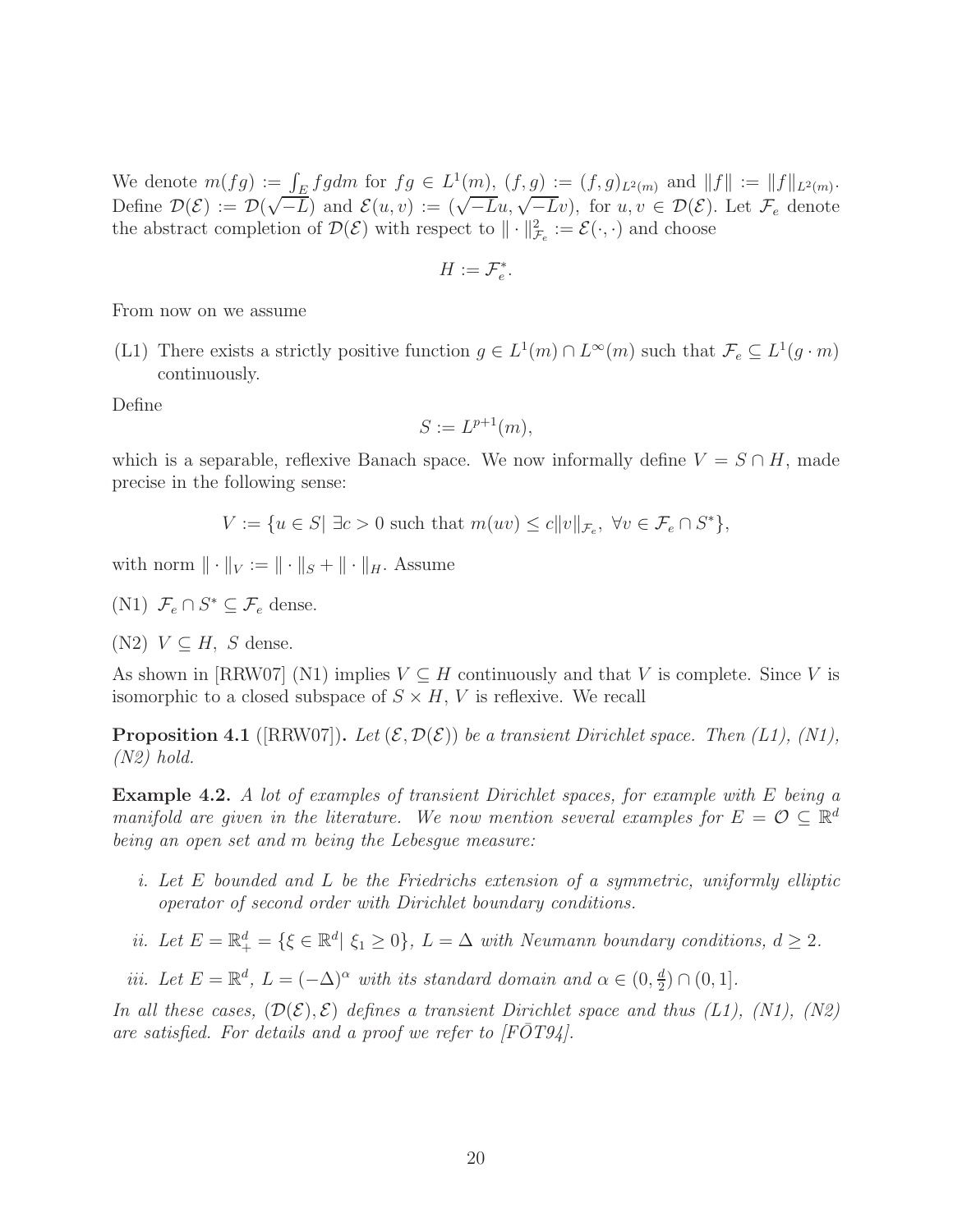For  $x \in S$  we define

$$
\varphi(x) := \int_E \Psi(x(\xi)) dm(\xi), \qquad \tilde{\varphi} := \frac{1}{p+1} || \cdot ||_S^{p+1}.
$$

(A1) is obviously satisfied. We have  $\varphi, \tilde{\varphi} \in C^2(S)$  with

$$
D\varphi(x)(h) = \int_E \Phi(x)h dm, \qquad D^2\varphi(x)(h,g) = \int_E \Phi'(x)h g dm.
$$

We observe:

$$
\sum_{k=1}^{\infty} D^2 \varphi(x)(w_k, w_k) = \sum_{k=1}^{\infty} \int_E \Phi'(x) |w_k|^2 dm
$$
  
\n
$$
\leq C \sum_{k=1}^{\infty} \int_E (\mathbb{1}_{m(E) < \infty} + |x|^{p-1}) |w_k|^2 dm
$$
  
\n
$$
= \left( \mathbb{1}_{m(E) < \infty} + \frac{1}{p+1} ||x||_{p+1}^{p+1} \right) + C \left( \sum_{k=1}^{\infty} ||w_k||_{p+1}^2 \right)^{\frac{p+1}{2}}
$$
  
\n
$$
\leq C \left( 1 + \varphi(x) + \sum_{k=1}^{\infty} \tilde{\varphi}(w_k)^{\frac{2}{p+1}} \right)^{\frac{p+1}{2}}.
$$

Hence, (A2) is satisfied with  $p_1 = \frac{p+1}{2}$  $\frac{+1}{2r}$ . Obviously  $\varphi: H \to \mathbb{R}$  is convex, i.e. (A3) is satisfied. For (A4), (A4') note that  $\Phi(r)r \geq \int_0^r \Phi(s)ds \geq -c_2 \mathbb{1}_{m(E)< \infty} + c_1|r|^{p+1}$  and

$$
{}_{V^*}\langle -D\varphi(v),v\rangle_V = -\int_E \Phi(v)v dm \leq \int_E c_2 1\!\!1_{m(E)<\infty} - c_1|v|^{p+1} dm \leq C_2 - C_1\tilde{\varphi}(v).
$$

We obtain:

**Theorem 4.3.** Assume (L1), (N1), (N2). Let  $X_0 \in L^2(\Omega, \mathcal{F}_0; H)$  and  $B : [0, T] \times \Omega \times H \rightarrow$  $L_2(U, H)$  be progressively measurable and satisfy  $(A5)$ ,  $(A6)$ . Then there exists a unique strong solution  $X \in L^2(\Omega; C([0, T]; H))$  on  $(0, T]$  with  $X(0) = X_0$  to  $(4.28)$  with

$$
\mathbb{E}\int_0^T \|X_t\|_{p+1}^{p+1} + t \|\Phi(X_t)\|_{\mathcal{F}_e}^2 dt < \infty.
$$

The variational solution to (4.28) as obtained in [RRW07, Theorem 3.9] coincides with the strong solution obtained here. If additionally  $\mathbb{E} \|X_0\|_{p+1}^{p+1} < \infty$ , then X is a strong solution of (4.28) with

$$
\sup_{t \in [0,T]} \mathbb{E} \|X_t\|_{p+1}^{p+1} + \mathbb{E} \int_0^T \|\Phi(X_t)\|_{\mathcal{F}_e}^2 dt < \infty.
$$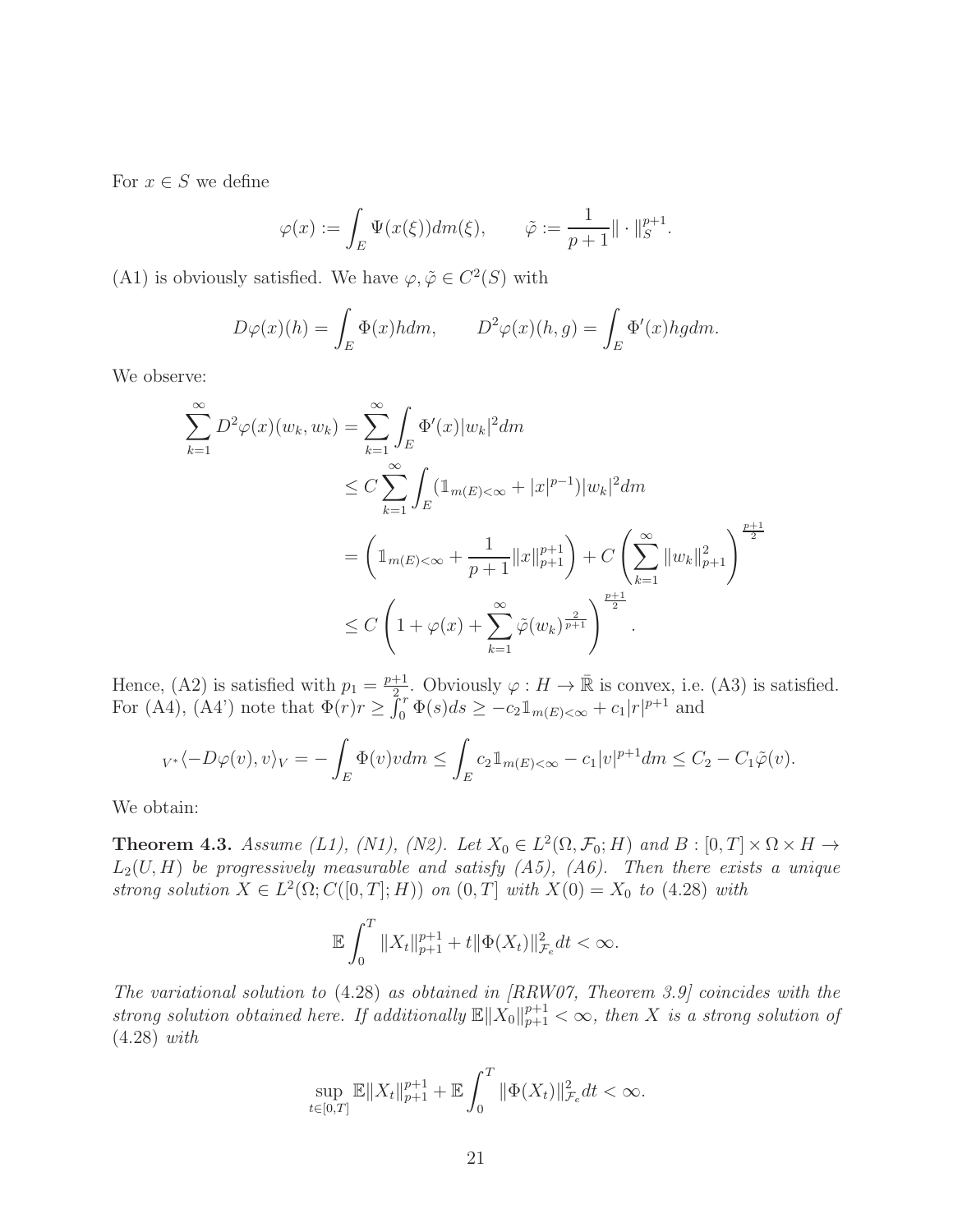Remark 4.4. Theorem 4.3 can easily be generalized to SPDE of the form

$$
dX_t = L\left(\sum_{i=1}^N \Phi_i(X_t)\right) dt + B_t(X_t) dW_t,
$$

where  $\Phi_i \in C^1(\mathbb{R})$  are as in (4.29) with  $p = p_i$ .

Remark 4.5. In the variational setup [RRW07] applied to the standard SPME with Dirichlet boundary conditions, it is not clear in which sense the variational solution satisfies the boundary conditions since these are not explicitly incorporated in the space  $V$  nor in  $H$ . A partial solution to this problem has been suggested in [RW08] by proving  $\int_0^t \Phi(X_r) dr \in H_0^1(\mathcal{O})$  almost surely. By Theorem 4.3 the variational solution coincides with the strong solution on  $(0, T]$ and thus is shown to satisfy the boundary conditions in the strong sense that  $\Phi(X_t) \in H_0^1(\mathcal{O})$ almost surely.

We now give explicit examples of noise satisfying (A5), (A6). In [Kim06] the standard porous medium equation perturbed by additive Wiener noise is considered, i.e.  $B(u) :=$  $\sum_{k=1}^{\infty} g_k(\tilde{e}_k, u)_U$ . The unique existence of a variational solution  $X \in L^2(\Omega; L^{\infty}([0, T]; L^2(\mathcal{O})))$ satisfying  $|X|^{\frac{p-2}{2}}X \in L^2([0,T] \times \Omega; H_0^1(\mathcal{O}))$  is proven under the assumptions  $X_0 \in L^2(\Omega; L^2(\mathcal{O}))$ ,  $g_k \in L^2([0,T] \times \Omega \times \mathcal{O})$  progressively measurable and either  $\mathcal{O} \subseteq \mathbb{R}^d$  open, bounded with smooth boundary and  $\mathbb{E} \int_0^T \sum_{k=1}^{\infty} ||g_k||_2^2 < \infty$  or  $\mathcal{O} = \mathbb{R}^d$  and  $\mathbb{E} \left( \int_0^T \sum_{k=1}^{\infty} ||g_k||_2^2 \right)^{\frac{p}{2}} < \infty$ .

**Remark 4.6.** Assume  $g_k \in L^2([0,T] \times \Omega; H)$  progressively measurable and

$$
\mathbb{E}\int_0^T \left(\sum_{k=1}^\infty \|g_k\|_{p+1}^2 + \|g_k\|_H^{\frac{4}{p+1}}\right)^{\frac{p+1}{2}} < \infty.
$$

Then  $B(u) := \sum_{k=1}^{\infty} g_k(\tilde{e}_k, u)_U$  satisfies (A5), (A6).

For stochastic porous media equations, the case of random linear multiplicative space-time perturbations has been intensively studied in the literature (cf. e.g. [BDPR08, BDPR09]). In the setup  $E = \mathcal{O} \subseteq \mathbb{R}^d$  open, bounded with smooth boundary,  $d \leq 3$ ,  $L = \Delta$  on  $L^2(\mathcal{O})$ with Dirichlet boundary conditions,  $\Phi \in C^1(\mathbb{R})$  as above,  $B(v)(h) := \sum_{k=1}^{\infty} \mu_k \tilde{e}_k v(\tilde{e}_k, h)_{L^2(\mathcal{O})}$ , where  $\mu_k \in \mathbb{R}$ ,  $\tilde{e}_k$  an orthonormal basis of eigenvectors of  $-\Delta$  on  $L^2(\mathcal{O})$ ,  $\lambda_k$  the corresponding eigenvalues,  $S = V = L^{p+1}(\mathcal{O})$  and  $H = (H_0^1(\mathcal{O}))^*$ , the unique existence of variational  $\sum_{k=1}^{\infty} \lambda_k^2 \mu_k^2 < \infty$ . For the sake of simplicity and comparability we will now restrict to this solutions for initial values  $x \in H$  has been proven in [BDPR08] under the assumption setup. Using  $\|\tilde{e}_k\|_{\infty} \leq C\lambda_k$  and  $\|\tilde{e}_k v\|_H^2 \leq C\lambda_k^2 \|x\|_H^2$  (cf. [BDPR08, p. 189]) it follows

Remark 4.7. Assume

$$
\sum_{k=1}^\infty \mu_k^{\frac{4}{p+1}}\lambda_k^{\frac{4}{p+1}} < \infty.
$$

Then  $B(v)(h) := \sum_{k=1}^{\infty} \mu_k \tilde{e}_k v(\tilde{e}_k, h)_{L^2(\mathcal{O})}$  satisfies (A5), (A6).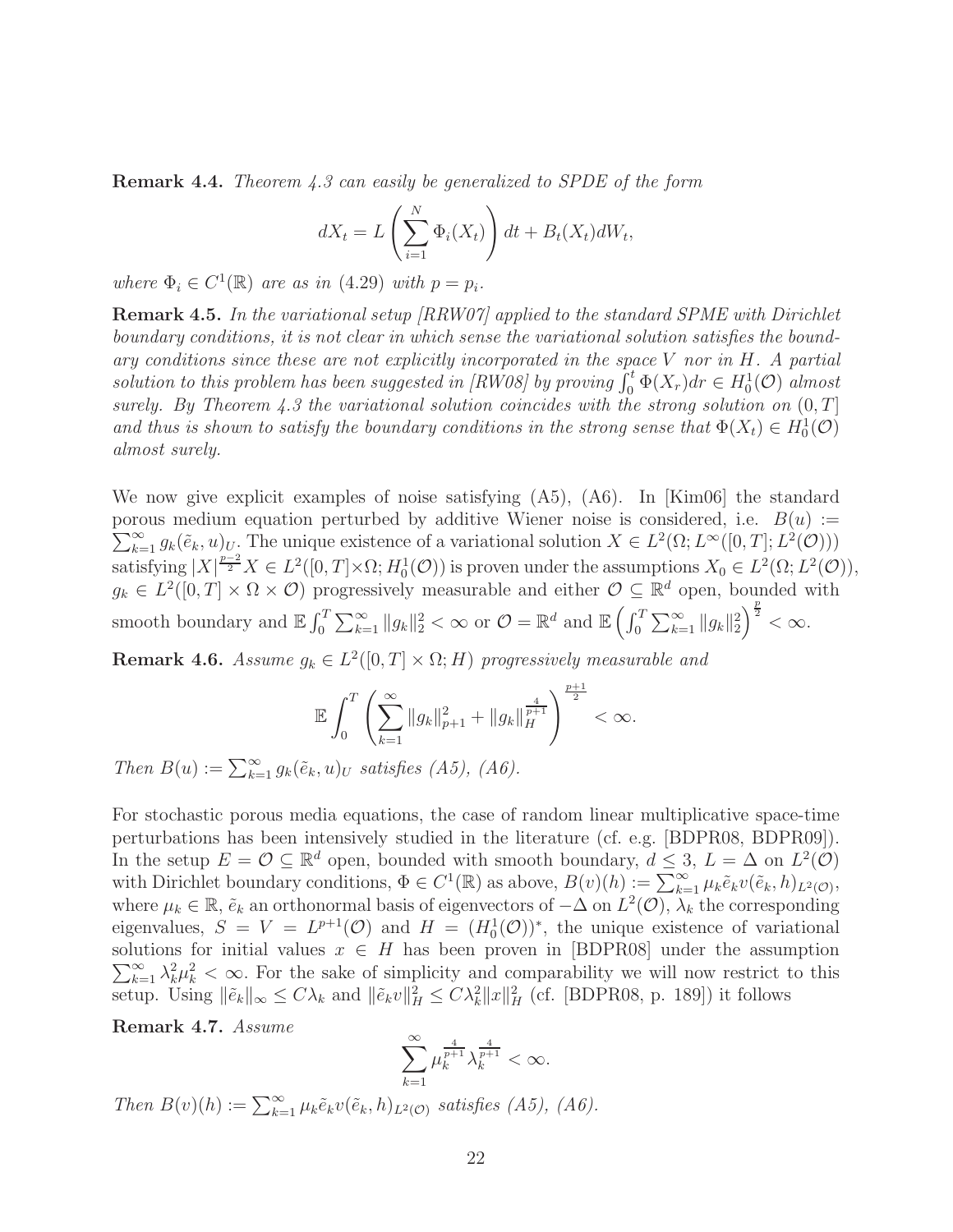#### 4.2 Stochastic Generalized Reaction Diffusion Equations

We will now consider stochastic generalized reaction diffusion equations of the form

(4.30) 
$$
dX_t = \left(LX_t + \sum_{i=1}^N f_i(X_t)\right)dt + B_t(X_t)dW_t,
$$

where the operator L will be specified below and  $f_i \in C^1(\mathbb{R})$ , with

(4.31) 
$$
f'_{i}(t) \leq c_{2}, \qquad |f'_{i}(t)| \leq c_{2}(\mathbb{1}_{m(E) < \infty} + |t|^{r_{i}-2})
$$

$$
c_{2}(-\mathbb{1}_{m(E) < \infty} - |t|^{r_{i}}) \leq F_{i}(t), \qquad F_{i}(t), f_{i}(t)t \leq -c_{1}|t|^{r_{i}} + c_{2}\mathbb{1}_{m(E) < \infty},
$$

for some constants  $c_1, c_2 > 0$ ,  $r_N \geq ... \geq r_1 \geq 2$ ,  $F'_i = f_i$  and all  $t \in \mathbb{R}$ .

For example, let  $m(E) < \infty$  (w.l.o.g.  $N = 1$ ) and  $f_1 : \mathbb{R} \to \mathbb{R}$  be a polynomial of odd degree with negative leading coefficient, i.e.  $f_1(t) = \sum_{i=1}^n a_i t^{p_i}$ ,  $1 \leq p_1 \leq \ldots \leq p_n$ ,  $p_n$  odd and  $a_n < 0$ . Then (4.31) is satisfied with  $r_1 := p_n + 1 \ge 2$ . For  $m(E) = \infty$  we can consider reaction terms given by a polynomial  $f(t) = \sum_{i=1}^{N} a_i t^{p_i}$  with odd orders  $1 \leq p_1 \leq ... \leq p_N$ and with negative coefficients  $a_i < 0$ , by letting  $f_i(t) = a_i t^{p_i}$ .

Let  $(E, \mathcal{B}, m)$  be as in Section 4.1 and  $(L, \mathcal{D}(L))$  be a non-negative, self-adjoint operator on  $L^2(m)$  with corresponding closed, symmetric form  $(\mathcal{E}, \mathcal{D}(\mathcal{E}))$ . Recall that  $\mathcal{F}_1 := \mathcal{D}(\mathcal{E})$  is a separable Hilbert space with respect to the inner product  $\mathcal{E}_1(g, h) := \mathcal{E}(g, h) + (g, h)$ . Define

$$
H = L2(m),
$$
  
\n
$$
S = V = \mathcal{F}1 \cap Lr1(m) \cap ... \cap LrN(m).
$$

Completeness of  $V$  follows from the embedding of  $V$  into the space of all equivalence classes of  $\mathcal{B}/\mathcal{B}(\mathbb{R})$ -measurable functions  $L^0(E, \mathcal{B}, m)$  with the topology of convergence in measure. Hence, V is isomorphic to a closed subspace of the reflexive space  $\mathcal{F}_1 \times L^{r_1}(m) \times ... \times L^{r_N}(m)$ and thus is reflexive. We assume

 $(N1')$   $V \subseteq H$  dense. Set

$$
\varphi(v) := \frac{1}{2} \mathcal{E}(v, v) - \sum_{i=1}^N \int_E F_i(v) dm, \qquad \tilde{\varphi}(v) := \frac{1}{2} \mathcal{E}(v, v) + \sum_{i=1}^N \int_E |v|^{r_i} dm,
$$

for  $v \in V$ . (A1) immediately follows since the mappings  $v \mapsto \int_E F_i(v) dm$ ,  $\int_E |v|^{r_i} dm$  are in  $C^2(L^{r_i}(m))$  and by using (4.31). (A3) follows from  $F''_i \leq c_2$ . For (A2) we note  $\varphi, \tilde{\varphi} \in C^2(S)$ , with

$$
D\varphi(v)(w_1) = \mathcal{E}(v, w_1) - \sum_{i=1}^{N} \int_{E} f_i(v)w_1 dm
$$
  

$$
D^2 \varphi(v)(w_1, w_2) = \mathcal{E}(w_1, w_2) - \sum_{i=1}^{N} \int_{E} f'_i(v)w_1 w_2 dm.
$$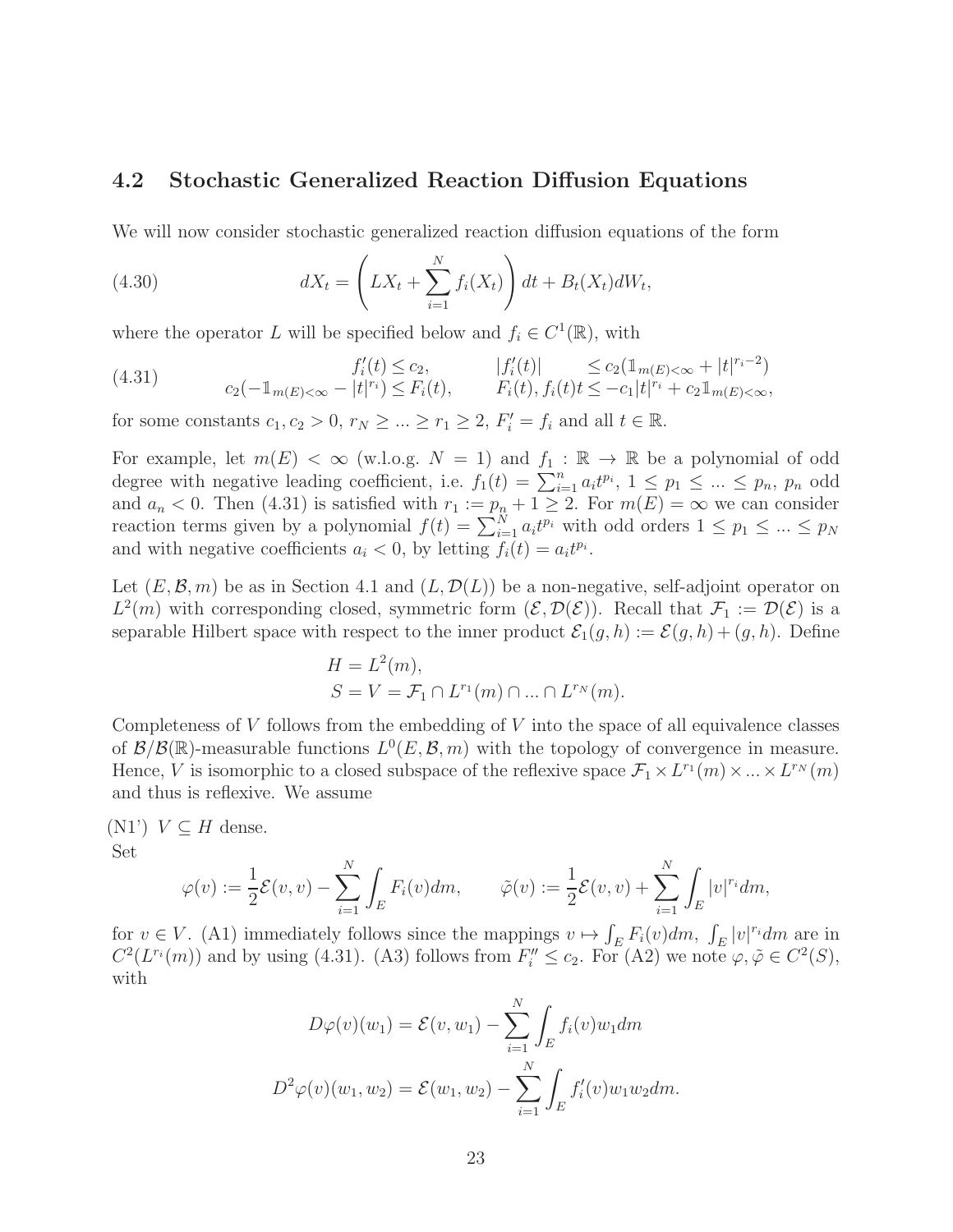We observe

(4.32) 
$$
\sum_{k=1}^{\infty} \int_{E} f'_{i}(v) w_{k} w_{k} dm \leq ||f'_{i}(v)||_{\frac{r_{i}}{r_{i}-2}} \left(\sum_{k=1}^{\infty} ||w_{k}^{2}||_{\frac{r_{i}}{2}}\right)
$$
  
 
$$
\leq C \left(||f'_{i}(v)||_{\frac{r_{i}}{r_{i}-2}} \frac{\frac{r_{i}}{r_{i}-2}}{\frac{r_{i}}{r_{i}-2}} + \left(\sum_{k=1}^{\infty} ||w_{k}^{2}||_{\frac{r_{i}}{2}}\right)^{\frac{r_{i}}{2}}\right)
$$
  
 
$$
\leq C \left(1 + \tilde{\varphi}(v) + \left(\sum_{k=1}^{\infty} \tilde{\varphi}(w_{k})^{\frac{2}{r_{i}}}\right)^{\frac{r_{i}}{2}}\right),
$$

for some constant  $C > 0$ . Hence

$$
\sum_{k=1}^{\infty} D^2 \varphi(x)(w_k, w_k) \leq \sum_{k=1}^{\infty} \mathcal{E}(w_k, w_k) + \sum_{k=1}^{\infty} \sum_{i=1}^{N} \int_E f'_i(v) w_k w_k dm
$$
  

$$
\leq \sum_{k=1}^{\infty} \mathcal{E}(w_k, w_k) + C \sum_{i=1}^{N} \left(1 + \tilde{\varphi}(v) + \left(\sum_{k=1}^{\infty} \tilde{\varphi}(w_k)^{\frac{2}{r_i}}\right)^{\frac{r_i}{2}}\right)
$$
  

$$
\leq C \left(1 + \tilde{\varphi}(v) + \sum_{i=0}^{N} \left(\sum_{k=1}^{\infty} \tilde{\varphi}(w_k)^{\frac{1}{p_i}}\right)^{p_i}\right),
$$

for some constant  $C > 0$ , i.e. (A2) is satisfied with  $p_i = \frac{r_i}{2}$  $\frac{r_i}{2}$ . (A4) follows from (4.31).

**Theorem 4.8.** Assume (N1'). Let  $X_0 \in L^2(\Omega, \mathcal{F}_0; H)$  and  $B : [0, T] \times \Omega \times H \to L_2(U, H)$  be progressively measurable and satisfy  $(A5)$ ,  $(A6)$ . Then there exists a unique strong solution  $X \in L^2(\Omega; C([0, T]; H))$  on  $(0, T]$  with  $X(0) = X_0$  to  $(4.30)$  with

$$
\mathbb{E}\int_0^T \left( \|X_t\|_{\mathcal{F}_1}^2 + \sum_{i=1}^N \|X_t\|_{r_i}^{r_i} \right) + t \left( \|LX_t + \sum_{i=1}^N f_i(X_t)\|_2^2 \right) dt < \infty.
$$

If  $\mathbb{E}\left(\|X_0\|_{\mathcal{F}_1}^2+\sum_{i=1}^N\|X_0\|_{r_i}^{r_i}\right)<\infty$ , then  $X_t$  is the unique strong solution with

$$
\sup_{t\in[0,T]}\mathbb{E}\left(\|X_t\|_{\mathcal{F}_1}^2+\sum_{i=1}^N\|X_t\|_{r_i}^{r_i}\right)+\mathbb{E}\int_0^T\|LX_t+\sum_{i=1}^N f_i(X_t)\|_2^2dt<\infty.
$$

In the special case  $E = \mathcal{O} \subseteq \mathbb{R}^n$  open, bounded,  $L = \Delta$  on  $L^2(\mathcal{O})$  with Dirichlet boundary conditions we can assume without loss of generality  $N = 1$  and define  $f := f_1$  with  $r := r_1$ .

**Remark 4.9.** Let  $X_0 \in L^2(\Omega, \mathcal{F}_0; H)$  and  $B : [0, T] \times \Omega \times H \rightarrow L_2(U, H)$  be progressively measurable and satisfy (A5), (A6). Let  $X_t$  be the unique strong solution on  $(0, T]$  of

$$
dX_t = (\Delta X_t + f(X_t)) dt + B_t(X_t) dW_t.
$$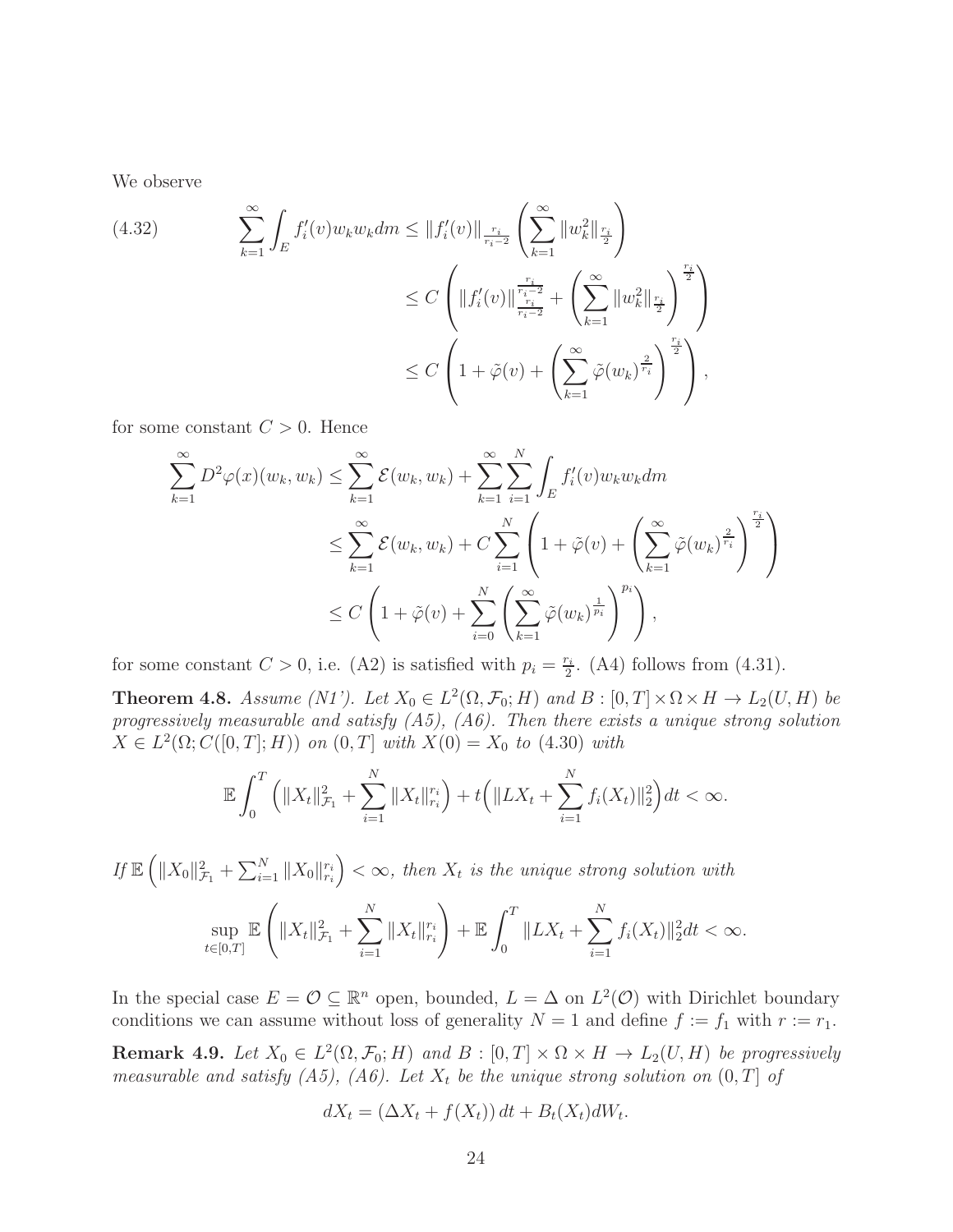Then

$$
\mathbb{E}\int_0^T \|X_t\|_{H_0^1}^2 + \|X_t\|_r^r + t \left( \|X_t\|_{H^2}^2 + \|X_t\|_{2(r-1)}^{2(r-1)} \right) dt < \infty.
$$

and if  $\mathbb{E}\left(\|X_0\|_{H_0^1}^2+\|X_0\|_r^r\right)<\infty$  then X is a strong solution with

$$
\sup_{t\in[0,T]}\mathbb{E}\left(\|X_t\|_{H_0^1}^2+\|X_t\|_{r}^r\right)+\mathbb{E}\int_0^T\|X_t\|_{H^2}^2+\|X_t\|_{2(r-1)}^{2(r-1)}dt<\infty.
$$

Remark 4.10. Extending our results to additive inhomogeneities is immediate. Applied to equations of the form

$$
dX_t = (\Delta X_t + f(t))dt + B_t dW_t
$$

our results then yield  $X \in L^2([0,T] \times \Omega; H^2(\mathcal{O})) \cap L^{\infty}([0,T]; L^2(\Omega; H_0^1(\mathcal{O})))$  which has also been shown in [Fla90, Theorem 3.1] under the same compatibility relations used here, i.e.  $X_0 \in H_0^1(\mathcal{O})$  and  $B_t(\tilde{e}_k) \in L^2([0,T] \times \Omega; H_0^1(\mathcal{O}))$ . Note that in [Fla90, Proposition 3.3] these compatibility conditions have been shown to be necessary at least for more regular solutions.

For ease of notation and comparability to existing results, we now restrict to the case  $E =$  $\mathcal{O} \subseteq \mathbb{R}^n$  open, bounded,  $L = \Delta$  on  $L^2(\mathcal{O})$  with Dirichlet boundary conditions. **Remark 4.11.** *i.* Assume  $g_k \in L^2([0,T] \times \Omega \times \mathcal{O})$  progressively measurable and

$$
\mathbb{E}\int_0^T \left(\sum_{k=1}^\infty \|g_k\|_{H_0^1}^{\frac{4}{r_N}} + \|g_k\|_{r_N}^{\frac{2r_1}{r_N}}\right)^{\frac{r_N}{2}} < \infty.
$$

Then  $B_t(u) := \sum_{k=1}^{\infty} g_k(\tilde{e}_k, u)_U$  satisfies (A5), (A6).

ii. Assume

$$
\sum_{k=1}^{\infty}\mu_k^{\frac{4}{r_N}\wedge\frac{2r_1}{r_N}}\lambda_k^{\frac{4}{r_N}\wedge\frac{2r_1}{r_N}}<\infty,
$$

where  $\mu_k \in \mathbb{R}$ ,  $\tilde{e}_k \in H_0^{1,\infty}$  $\sum_{0}^{1,\infty}$  (O) is an orthonormal basis of  $L^2(\mathcal{O})$  and  $\lambda_k := \|\tilde{e}_k\|_{\infty} +$  $\|\nabla \tilde{e}_k\|_{\infty}$ . Then  $B(v)(h) := \sum_{k=1}^{\infty} \mu_k \tilde{e}_k v(\tilde{e}_k, h)_{L^2(\mathcal{O})}$  satisfies  $(A5)$ ,  $(A6)$ .

#### 4.3 Stochastic Generalized Degenerate p-Laplace Equations

We now consider a class of stochastic generalized degenerated  $p$ -Laplace equations with reaction term of polynomial growth, thus partially generalizing the results from Section 4.2. More explicitly, we consider equations of the form

(4.33) 
$$
dX_t = \left( div(\Phi(\nabla X_t)) + \sum_{i=1}^n f_i(X_t) \right) dt + B_t(X_t) dW_t,
$$

on an open set  $\mathcal{O} \subseteq \mathbb{R}^d$  with smooth boundary  $\partial \mathcal{O}, f_i \in C^1(\mathbb{R})$  as in Section 4.2 with  $(E, \mathcal{B}, m) = (O, \mathcal{B}(O), dx)$  and with one of the following boundary conditions: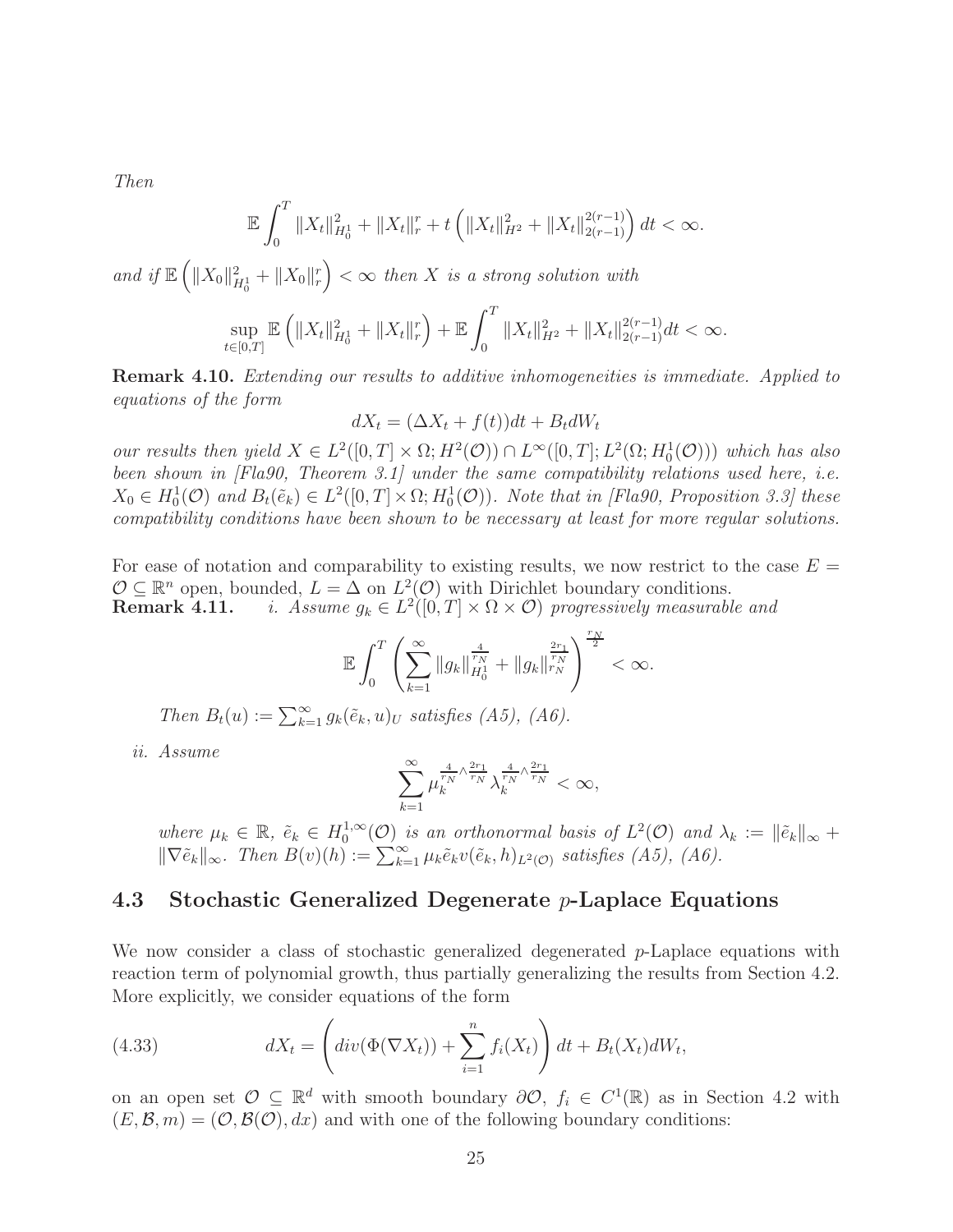- i. Dirichlet boundary conditions and  $\mathcal O$  such that Poincaré's inequality holds (cf. [Ada75, Theorem 6.28]).
- ii. Neumann boundary conditions and  $\mathcal O$  bounded and convex.

In case of Neumann boundary conditions, if  $m \leq r_n$  the convexity of  $\mathcal O$  can be dropped and if  $m \in [r_1, r_n]$  also boundedness of  $\mathcal O$  is not needed. We assume,  $\Phi = \nabla \Psi : \mathbb R^d \to \mathbb R^d$  for some convex function  $\Psi \in C^2(\mathbb{R}^d; \mathbb{R})$  satisfying

$$
\Phi(0) = \nabla \Psi(0) = 0,\|D^2 \Psi(x)\|_{\mathbb{R}^d \times \mathbb{R}^d} \le c_2 (\mathbb{1}_{|\mathcal{O}| < \infty} + |x|^{m-2}),\n- c_2 \mathbb{1}_{|\mathcal{O}| < \infty} + c_1 |x|^m \le \Psi(x),
$$

for some  $m \ge 2$  and some constants  $c_1, c_2 > 0$ . This implies  $-\Phi(x) \cdot x \le -c_1|x|^m + c_2 \mathbb{1}_{|\mathcal{O}| < \infty}$ and  $\Psi(x) \le c_2(\mathbb{1}_{|\mathcal{O}|<\infty} + |x|^m)$ , for some constants  $c_1, c_2 > 0$ .

In the special case of the standard p-Laplace equation (i.e.  $\Phi(r) = |r|^{m-2}r$ ) with low order reaction terms (i.e.  $r_i \leq m$ ), Neumann boundary conditions on a bounded, convex set  $\mathcal{O}$ ,  $B \in L^2([0,T] \times \Omega; L_2(L^2(\mathcal{O});H^1(\mathcal{O})))$  and  $X_0 \in L^2(\Omega; H^1(\mathcal{O}))$ , the abstract invariance result obtained in [Liu10] can be applied to prove that  $X_t$  is a right-continuous process in  $H^1(\mathcal{O})$ with  $\mathbb{E} \sup_{t \in [0,T]} \| \tilde{X}_t \|_{H^1(\mathcal{O})}^2 < \infty$ . Applied to the standard p-Laplace equation with Neumann boundary conditions for  $X_0 \in L^2(\Omega; H)$  we (partially) strengthen this to

$$
\mathbb{E}\int_0^T t||div(|\nabla X_t|^{m-2}\nabla X_t)||_2^2 dt < \infty,
$$

and for  $X_0 \in L^m(\Omega; W^{1,m}(\mathcal{O}))$  we get

$$
\sup_{t\in[0,T]}\mathbb{E}||X_t||_{W^{1,m}(\mathcal{O})}^m + \mathbb{E}\int_0^T ||div(|\nabla X_t|^{m-2}\nabla X_t)||_2^2 dt < \infty.
$$

In the following, we will consider the case of Dirichlet boundary conditions. Neumann boundary conditions can be treated analogously. Let  $H = L^2(\mathcal{O}), S = W_0^{1,m}$  $L^{1,m}(\mathcal{O}) \cap L^{r_1}(\mathcal{O}) \cap$ ...  $\cap L^{r_n}(\mathcal{O})$  and  $V = S \cap H$ . Let  $F_i \in C^2(\mathbb{R})$  such that  $F'_i = f_i$  and set

$$
\varphi(v) := \int_{\mathcal{O}} \Psi(\nabla v) d\xi - \sum_{i=1}^n \int_{\mathcal{O}} F_i(v) d\xi, \quad \tilde{\varphi}(v) := \frac{1}{m} \int_{\mathcal{O}} |\nabla v|^m d\xi + \sum_{i=1}^n \int_{\mathcal{O}} |v|^{r_i} d\xi,
$$

for  $v \in S$ . We have  $\varphi, \tilde{\varphi} \in C^2(S)$  with

$$
D\varphi(v)(w) = \int_{\mathcal{O}} \Phi(\nabla v)(\nabla w) d\xi - \sum_{i=1}^{n} \int_{\mathcal{O}} f_i(v) w d\xi,
$$
  

$$
D^2 \varphi(v)(w_1, w_2) = \int_{\mathcal{O}} D^2 \Psi(\nabla v)(\nabla w_1, \nabla w_2) d\xi - \sum_{i=1}^{n} \int_{\mathcal{O}} f'_i(v) w_1 w_2 d\xi.
$$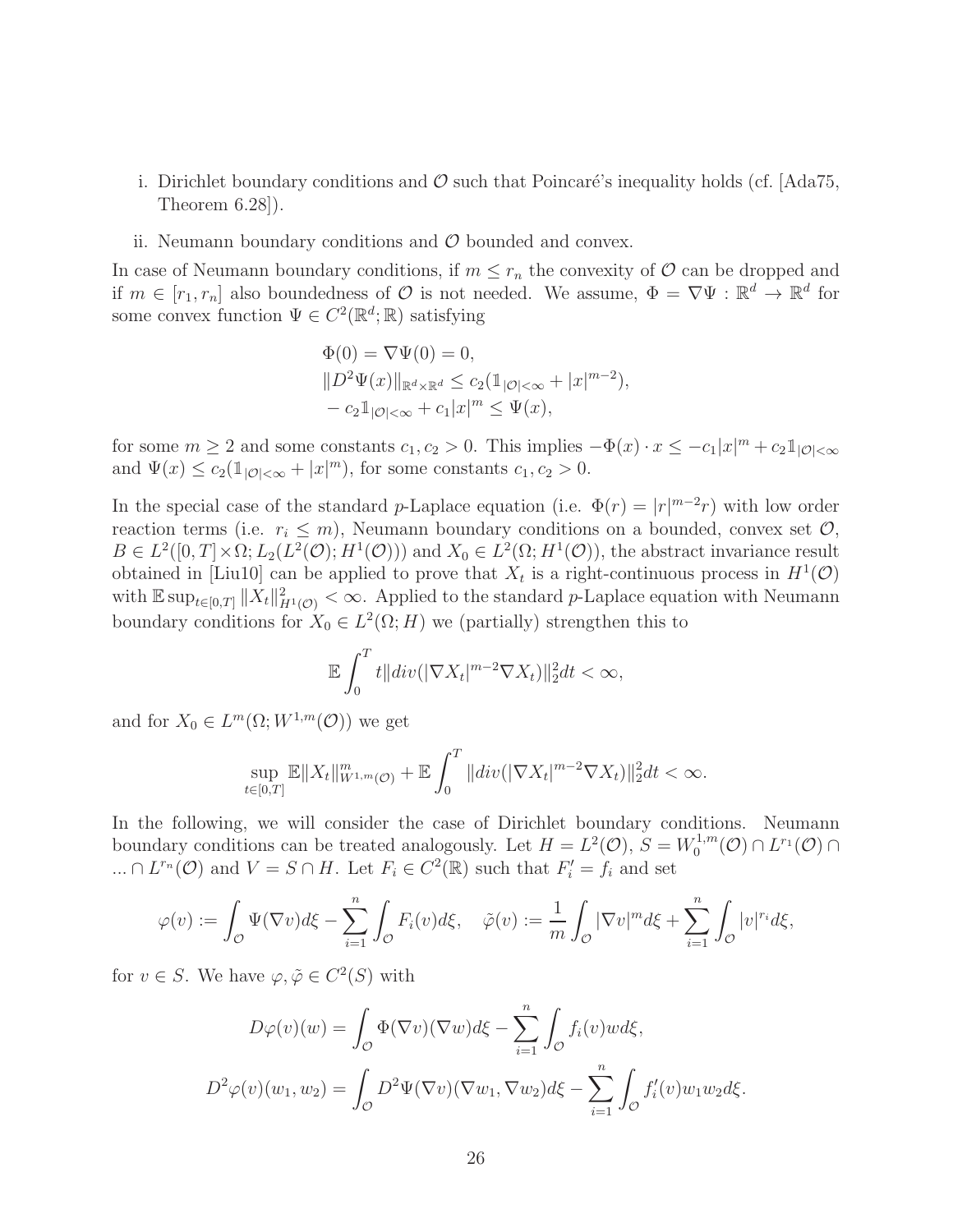Using this, convexity of  $\Psi$  and (4.31), (A1), (A3), (A4) and (A4') are easily verified. For (A2) we consider the case  $m > 2$  (for  $m = 2$  proceed similarly). First, note

$$
\sum_{k=1}^{\infty} \int_{\mathcal{O}} D^2 \Psi(\nabla v) (\nabla w_k, \nabla w_k) d\xi \leq \|D^2 \Psi(\nabla v)\|_{\frac{m}{m-2}} \sum_{k=1}^{\infty} \| |\nabla w_k|^2 \|_{\frac{m}{2}} \n\leq C \left( 1 + \|\nabla v\|_{m}^m + \left( \sum_{k=1}^{\infty} \|\nabla w_k\|_{m}^2 \right)^{\frac{m}{2}} \right) \n\leq C \left( 1 + \varphi(v) + \left( \sum_{k=1}^{\infty} \tilde{\varphi}(w_k)^{\frac{2}{m}} \right)^{\frac{m}{2}} \right),
$$

for some constant  $C > 0$ . Taking into account  $(4.32)$  we obtain

$$
\sum_{k=1}^{\infty} D^2 \varphi(x)(w_k, w_k) \le C \left( 1 + \varphi(v) + \left( \sum_{k=1}^{\infty} \tilde{\varphi}(w_k)^{\frac{2}{m}} \right)^{\frac{m}{2}} + \sum_{i=1}^{n} \left( \sum_{k=1}^{\infty} \tilde{\varphi}(w_k)^{\frac{2}{r_i}} \right)^{\frac{r_i}{2}} \right),
$$

for some constant  $C > 0$ . Thus, (A2) is satisfied with  $\{p_i\} = \{\frac{r_i}{2}\}$  $\{\frac{r_i}{2}\}\cup \{\frac{m}{2}\},\ N=n+1.$ 

**Theorem 4.12.** Let  $X_0 \in L^2(\Omega, \mathcal{F}_0; H)$  and  $B : [0, T] \times \Omega \times H \rightarrow L_2(U, H)$  be progressively measurable and satisfy  $(A5)$ ,  $(A6)$ . Then there exists a unique strong solution  $X \in L^2(\Omega; C([0, T]; H))$  on  $(0, T]$  with  $X(0) = X_0$  to  $(4.33)$  with

$$
\mathbb{E}\int_0^T \left( \|X_t\|_{W_0^{1,m}(\mathcal{O})}^m + \sum_{i=1}^n \|X_t\|_{r_i}^{r_i} \right) + t \left( \|div \Phi(\nabla X_t) + \sum_{i=1}^n f_i(X_t) \|_2^2 \right) dt < \infty.
$$

If  $\mathbb{E}\left(\|X_0\|_{W_0^{1,m}(\mathcal{O})}^m+\sum_{i=1}^n\|X_0\|_{r_i}^{r_i}\right)<\infty$ , then  $X_t$  is the unique strong solution with

$$
\sup_{t\in[0,T]}\mathbb{E}\left(\|X_t\|_{W_0^{1,m}(\mathcal{O})}^m+\sum_{i=1}^n\|X_t\|_{r_i}^{r_i}\right)+\mathbb{E}\int_0^T\|div\ \Phi(\nabla X_t)+\sum_{i=1}^n f_i(X_t)\|_2^2dt<\infty.
$$

**Remark 4.13.** For the standard p-Laplace equation on a bounded set  $\mathcal{O} \subseteq \mathbb{R}^d$  with Dirichlet boundary conditions (w.l.o.g.  $n \leq 1$ ) we get  $t^{\frac{1}{2}} ||div(||\nabla X_t|^{m-2} \nabla X_t)||_2 + t^{\frac{1}{2}} ||f_1(X_t)||_2 \in$  $L^2([0,T]\times\Omega)$  and if  $\mathbb{E}\left(\|X_0\|_{W_0^{1,m}(\mathcal{O})}^m+\|X_0\|_{r_1}^{r_1}\right)<\infty$ , then  $X_t$  is the unique strong solution with  $||div(|\nabla X_t|^{m-2}\nabla X_t)||_2 + ||f_1(X_t)||_2 \in L^2([0, T] \times \Omega).$ 

**Remark 4.14.** i. Assume  $g_k \in L^2([0,T] \times \Omega \times \mathcal{O})$  progressively measurable and

$$
\mathbb{E}\int_0^T \left(\sum_{k=1}^\infty \|g_k\|_{W_0^{1,m}(\mathcal{O})}^{1\wedge \frac{2m}{r_N}} + \|g_k\|_{W_N^{1}}^{\frac{2}{m}\wedge \frac{4}{r_N}}\right)^{\frac{r_N}{2}\vee m} < \infty.
$$
  

$$
B_t(u) := \sum_{k=1}^\infty g_k(\tilde{e}_k, u)_U \text{ satisfies (A5), (A6).}
$$

 $Then$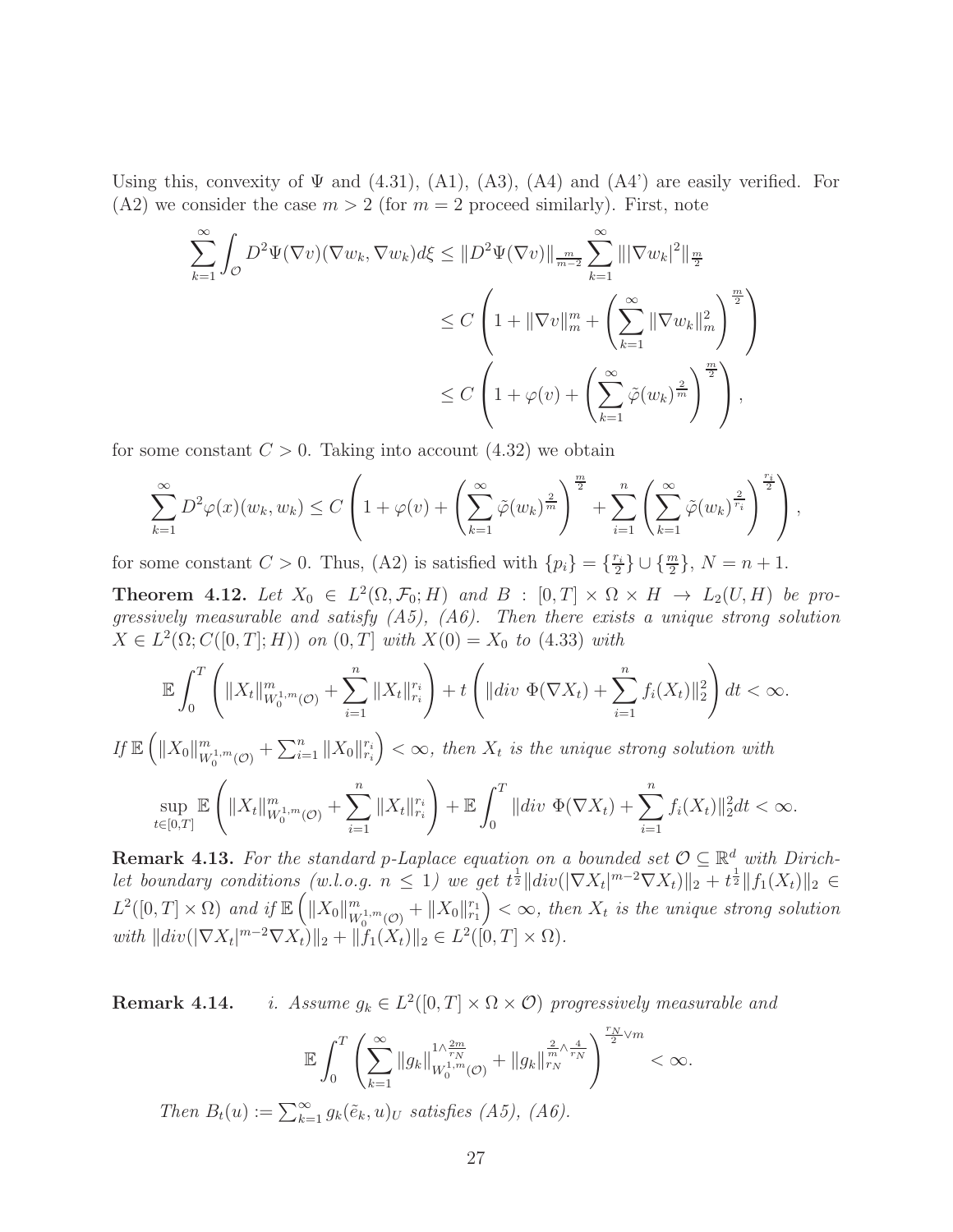ii. Assume

$$
\sum_{k=1}^{\infty} (\mu_k \lambda_k)^{1 \wedge \frac{4}{m} \wedge \frac{4}{r_n}} < \infty,
$$

where  $\mu_k \in \mathbb{R}$ ,  $\tilde{e}_k \in H_0^{1,\infty}$  $\mathcal{O}_0^{1,\infty}(\mathcal{O})$  is an orthonormal basis of  $L^2(\mathcal{O})$  and  $\lambda_k := \|\tilde{e}_k\|_{\infty} + \infty$  $\|\nabla \tilde{e}_k\|_{\infty}$ . Then  $B(v)(h) := \sum_{k=1}^{\infty} \mu_k \tilde{e}_k v(\tilde{e}_k, h)_{L^2(\mathcal{O})}$  satisfies  $(A5)$ ,  $(A6)$ .

# References

- [Ada75] Robert A. Adams, Sobolev spaces, Academic Press [A subsidiary of Harcourt Brace Jovanovich, Publishers], New York-London, 1975, Pure and Applied Mathematics, Vol. 65.
- [Bar93] Viorel Barbu, Analysis and control of nonlinear infinite-dimensional systems, Mathematics in Science and Engineering, vol. 190, Academic Press Inc., Boston, MA, 1993.
- [BDPR08] Viorel Barbu, Giuseppe Da Prato, and Michael Röckner, *Existence and unique*ness of nonnegative solutions to the stochastic porous media equation, Indiana Univ. Math. J. 57 (2008), no. 1, 187–211.
- [BDPR09] , Stochastic porous media equations and self-organized criticality, Comm. Math. Phys. 285 (2009), no. 3, 901–923.
- [BGLR11] Wolf-Jürgen Beyn, Benjamin Gess, Paul Lescot, and Michael Röckner, The global random attractor for a class of stochastic porous media equations, Comm. Partial Differential Equations 36 (2011), no. 3, 446–469.
- [BvN03] Zdzislaw Brze´zniak and Jan M. A. M. van Neerven, Space-time regularity for linear stochastic evolution equations driven by spatially homogeneous noise, J. Math. Kyoto Univ. 43 (2003), no. 2, 261–303.
- [BvNVW08] Zdzislaw Brze´zniak, Jan M. A. M. van Neerven, Mark C. Veraar, and Lutz Weis, Itô's formula in UMD Banach spaces and regularity of solutions of the Zakai equation, J. Differential Equations  $245$  (2008), no. 1, 30–58.
- [DPZ92] Giuseppe Da Prato and Jerzy Zabczyk, Stochastic equations in infinite dimensions, Encyclopedia of Mathematics and its Applications, vol. 44, Cambridge University Press, Cambridge, 1992.
- [Fla90] Franco Flandoli, Dirichlet boundary value problem for stochastic parabolic equations: compatibility relations and regularity of solutions, Stochastics Stochastics Rep. 29 (1990), no. 3, 331–357.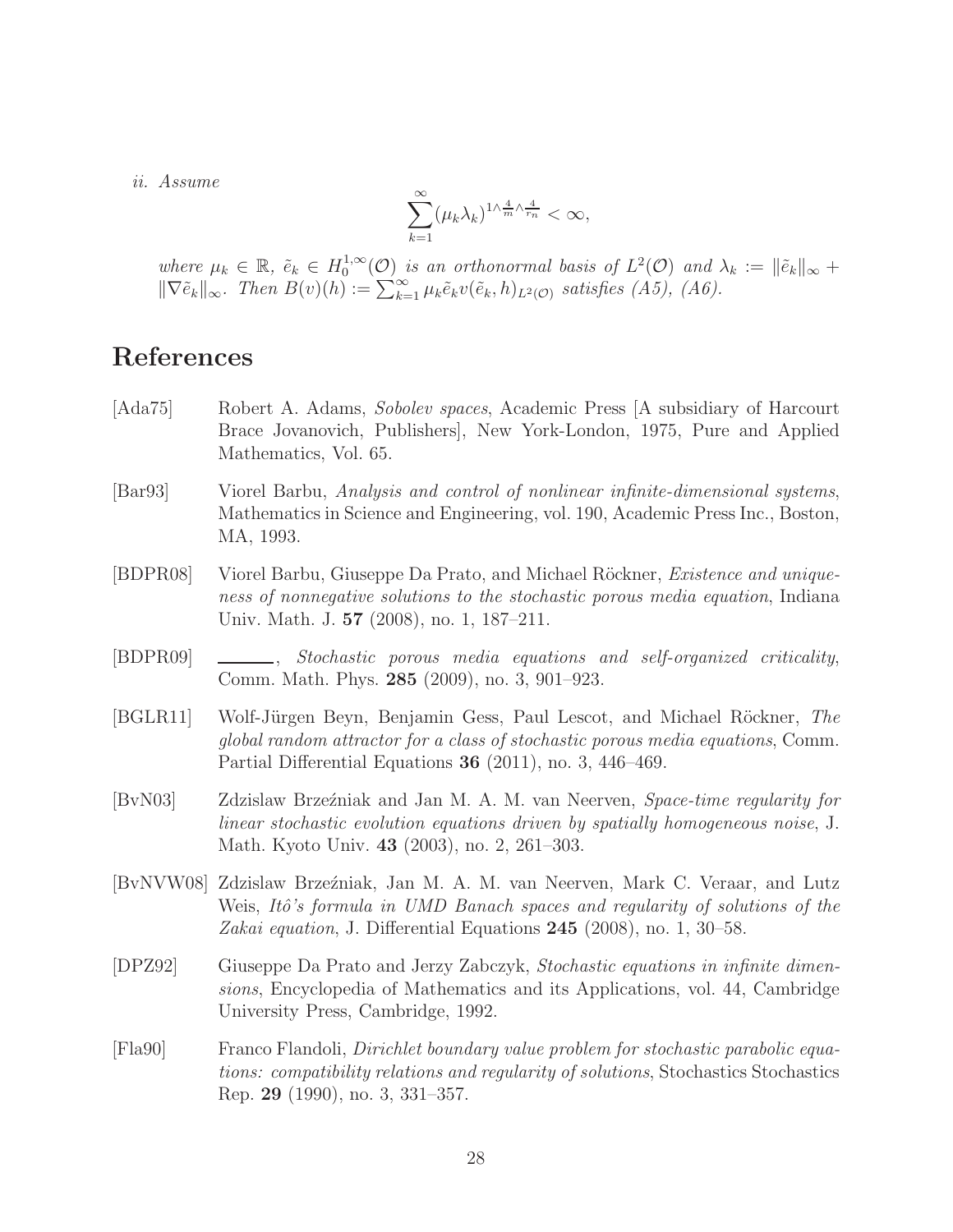| [Flag5] | Regularity theory and stochastic flows for parabolic SPDEs, Stochastics<br>Monographs, vol. 9, Gordon and Breach Science Publishers, Yverdon, 1995.                                                                                                                                 |
|---------|-------------------------------------------------------------------------------------------------------------------------------------------------------------------------------------------------------------------------------------------------------------------------------------|
| [FOT94] | Masatoshi Fukushima, Yōichi Ōshima, and Masayoshi Takeda, Dirichlet forms<br>and symmetric Markov processes, de Gruyter Studies in Mathematics, vol. 19,<br>Walter de Gruyter & Co., Berlin, 1994. MR 1303354 (96f:60126)                                                           |
| [GS82]  | V. A. Gnatyuk and V. S. Shchirba, <i>General properties of best approximation</i><br>with respect to a convex continuous function, Ukrain. Mat. Zh. 34 (1982), no. 5,<br>$608 - 613, 677.$                                                                                          |
| [JR10]  | Arnulf Jentzen and Michael Röckner, Regularity analysis for stochastic differ-<br>ential equations with nonlinear multiplicative trace class noise, preprint (2010).                                                                                                                |
| [Kim06] | Jong U. Kim, On the stochastic porous medium equation, J. Differential Equa-<br>tions $220$ (2006), no. 1, 163–194.                                                                                                                                                                 |
| [Kle61] | Victor Klee, Convexity of Chevyshev sets, Math. Ann. 142 (1960/1961), 292-<br>304.                                                                                                                                                                                                  |
| [KR79]  | Nicolai V. Krylov and Boris L. Rozovskii, Stochastic evolution equations, Cur-<br>rent problems in mathematics, Vol. 14 (Russian), Akad. Nauk SSSR, Vsesoyuz.<br>Inst. Nauchn. i Tekhn. Informatsii, Moscow, 1979, pp. 71–147, 256.                                                 |
| [Kry94] | Nicolai V. Krylov, A $W_2^n$ -theory of the Dirichlet problem for SPDEs in general<br>smooth domains, Probab. Theory Related Fields 98 (1994), no. 3, 389–421.                                                                                                                      |
| [Liu10] | Wei Liu, <i>Invariance of subspaces under the solution flow of SPDE</i> , Infin. Di-<br>mens. Anal. Quantum Probab. Relat. Top. 13 (2010), no. 1, 87–98.                                                                                                                            |
| [PR07]  | Claudia Prévôt and Michael Röckner, A concise course on stochastic partial dif-<br><i>ferential equations</i> , Lecture Notes in Mathematics, vol. 1905, Springer, Berlin,<br>2007.                                                                                                 |
| PZ07    | Szymon Peszat and Jerzy Zabczyk, Stochastic partial differential equations with<br>Lévy noise, Encyclopedia of Mathematics and its Applications, vol. 113, Cam-<br>bridge University Press, Cambridge, 2007, An evolution equation approach.                                        |
| [Roz90] | Boris L. Rozovskii, <i>Stochastic evolution systems</i> , Mathematics and its Applica-<br>tions (Soviet Series), vol. 35, Kluwer Academic Publishers Group, Dordrecht,<br>1990, Linear theory and applications to nonlinear filtering, Translated from the<br>Russian by A. Yarkho. |
| [RRW07] | Jiagang Ren, Michael Röckner, and Feng-Yu Wang, Stochastic generalized<br>porous media and fast diffusion equations, J. Differential Equations 238 (2007),<br>no. 1, 118-152.                                                                                                       |

29